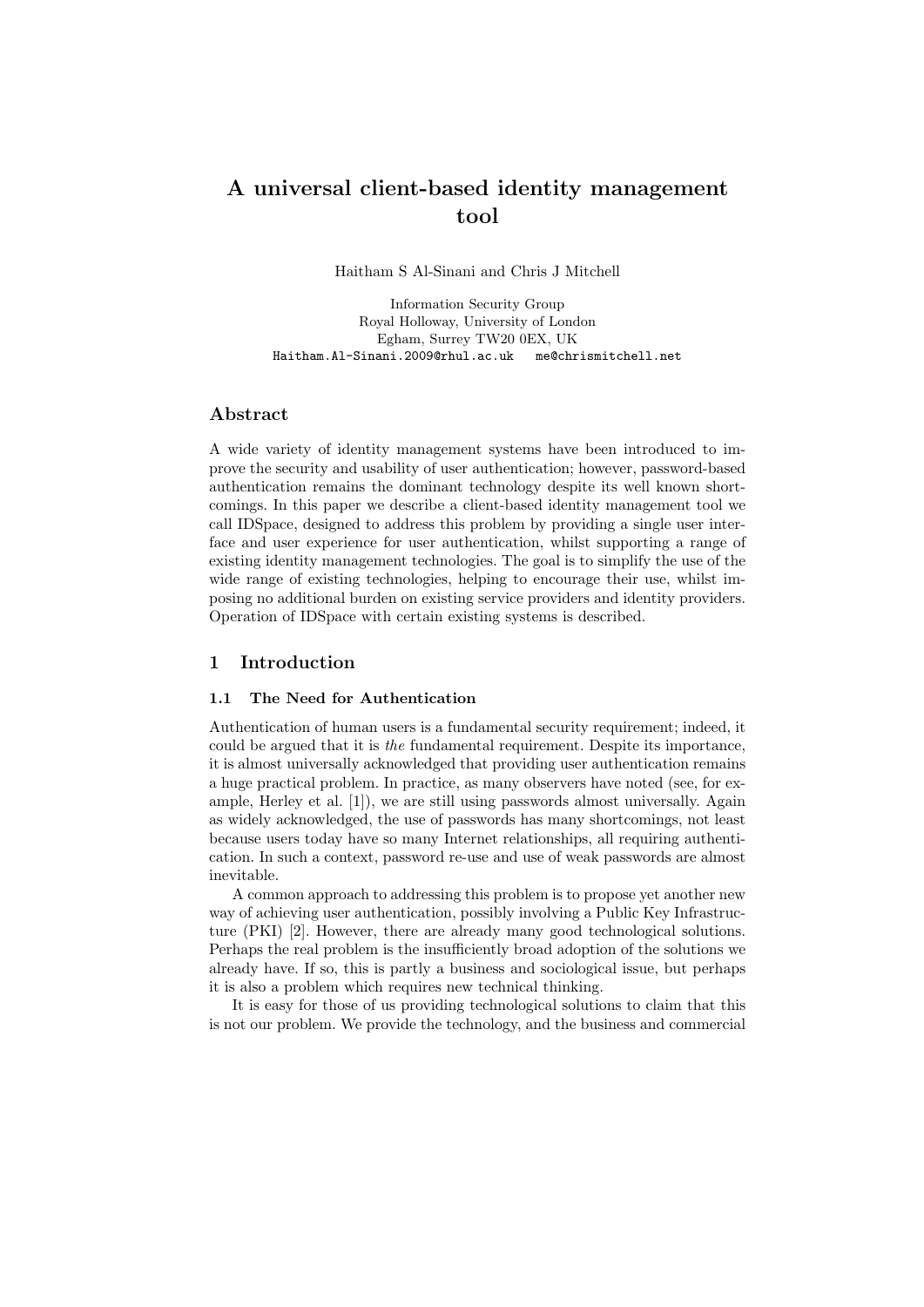world should just get on with adopting it. However, real life is not so simple. We in the academic world should be thinking about how to devise technological solutions which are easier to adopt. As always, key issues for easy adoption are transparency, ease of use, and backward compatibility, and these factors have played a large part in the design of the system we describe here.

## **1.2 Identity Management**

Identity (ID) management systems [3–6] have been designed to simplify user authentication. An ID management system enables an Identity Provider (IdP) to support authentication of a User (and assertion of user attributes) to a Service Provider (SP). Recent years have seen the emergence of a wide range of such systems, including OpenID  $[7, 8]$ , Liberty<sup>1</sup> [9], Shibboleth  $[10, 11]$ , CardSpace  $[12,$ 13] and OAuth [14]. Each system has its own set of protocols governing communications between the main parties. As well as its own protocols, each system may also have a unique supporting infrastructure, including public key certificates, shared keys, passwords, etc. Some systems have gained a limited amount of traction recently, e.g. the use of OpenID in some sectors and Facebook's adoption of OAuth (Facebook Connect). However, the systems that have been most widely used also possess the most significant security issues (e.g. phishing vulnerabilities), and no system has broad penetration into the user community.

Many ID management systems are susceptible to phishing attacks, in which a malicious (or fake) SP redirects a user browser to a fake IdP. The user then reveals to the fake IdP secrets that are shared with a genuine IdP. This arises because, in the absence of a system-aware client agent, schemes rely on browser redirects.

A further problem faced by an end user is that the user experience of every ID management system is different. It is widely acknowledged that users fail to make good security decisions, even when confronted with relatively simple decisions [15]. The lack of consistency is likely to make the situation much worse, with users simply not understanding the complex privacy- and security-relevant decisions that they are being asked to make.

Finally, when using third party IdPs which provide assertions about user attributes, there is a danger that a user will damage their privacy by revealing attributes unintentionally to an SP. This is a particular threat when using systems like OAuth (e.g. as instantiated by Facebook Connect). In general, getting privacy settings right is highly non-trivial.

#### **1.3 A New Approach**

It is tempting to try to devise another new scheme which has the practical advantages of OAuth and OpenID, but yet provides robust protection against phishing and privacy loss. That is, we might wish to devise a client-based scheme

 $1$  The Liberty Alliance specifications have been input to the Kantara Initiative (http: //kantarainitiative.org/)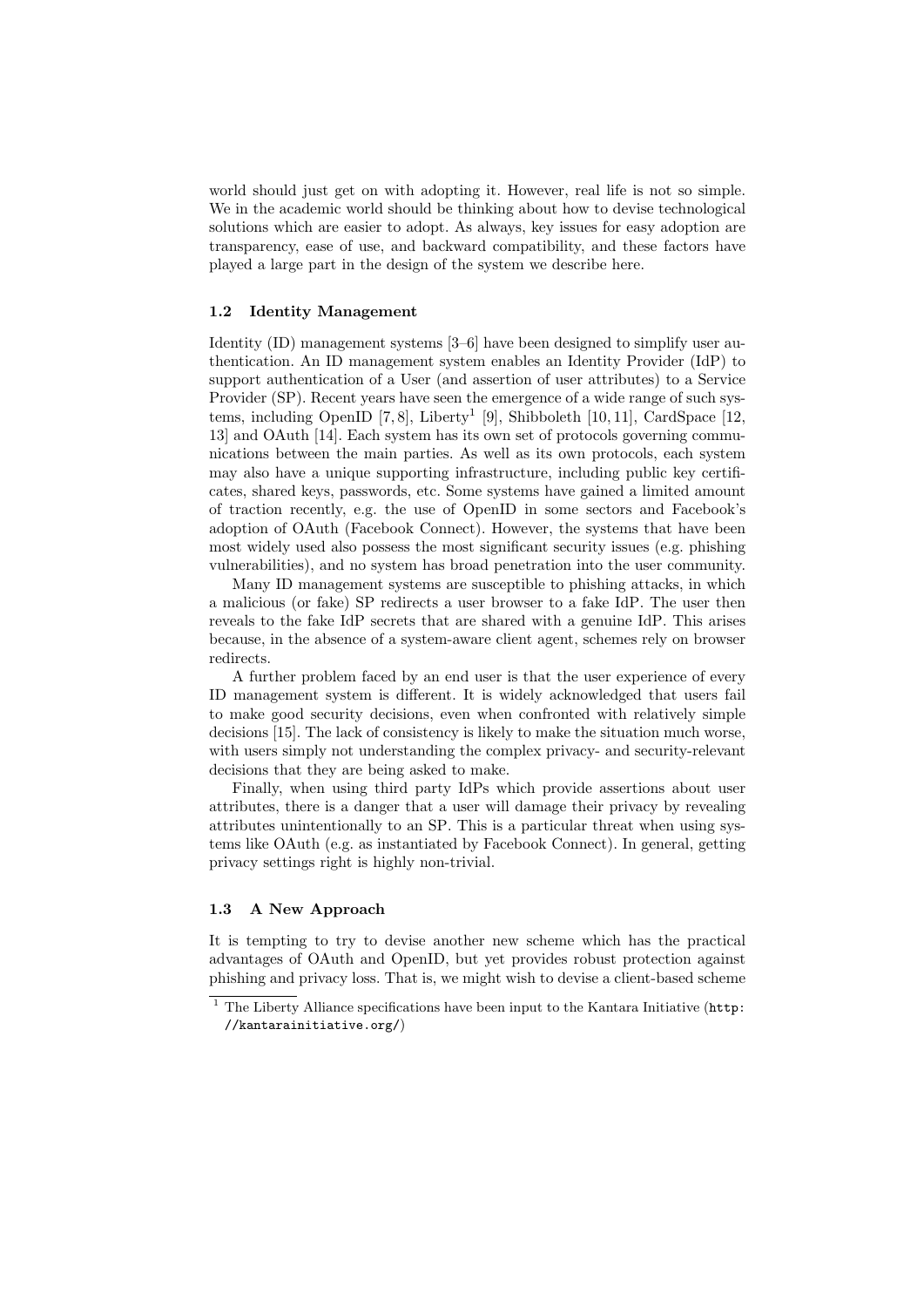with the user convenience of other systems, but which somehow avoids the fate of CardSpace<sup>2</sup> . However, it seems that a new solution is highly unlikely to succeed when others have failed (especially given that systems such as CardSpace have had the support of a large corporation and incorporate very attractive features). Moreover, a new system is likely to create yet another different user experience, increasing the likelihood of serious mistakes by end users. This suggests that devising yet another new system may not be the right approach.

The goal of this paper is to propose a new approach to the user authentication problem. It does not involve proposing any new protocols or infrastructures. The goal is to try to make it easier to use existing systems, and also to make their use more secure (including resistance to phishing) and privacy-enhancing (not least through the provision of a consistent user interface and an explicit user consent procedure).

The scheme we propose involves a client-based user agent. This is a single tool which supports a wide range of ID management systems yet provides a single interface to the user. The consistent user interface should maximise user understanding of what is happening and thereby reduce the risk of errors and increase user confidence. It also avoids the need for passive browser redirects, hence mitigating phishing attacks.

#### **1.4 CardSpace**

One motivation for the novel scheme arises from consideration of CardSpace (and related schemes such as Higgins (www.eclipse.org/higgins). Before proceeding we thus need to briefly describe CardSpace.

CardSpace acts as a client-based agent, and provides a consistent card-based user interface known as the *Identity Selector*. That is, sets of user credentials (relationships with IdPs) are represented to users as cards. CardSpace also defines a set of protocols for interactions between IdPs, Clients (user machines) and SPs. The user, interacting with a browser via the identity selector, may have identities issued by one or more IdPs. Each identity is represented by an *InfoCard* held by the identity selector, and this InfoCard is the means by which the user interacts with the identity selector to choose which identity to use. Each IdP runs a Security Token Service (STS), to generate security tokens. A Self-issued Identity Provider running on the client platform is also provided to allow use of self-issued tokens.

Before issuing a token, an IdP will typically need to authenticate the user. This user authentication takes place via the local CardSpace software. There are two key advantages of such an approach: it provides a consistent user experience, and it helps to limit the possibility of phishing attacks.

The user interface of CardSpace and the underlying communications protocols are not inherently tied together. It is thus possible in principle to keep

<sup>2</sup> Despite its adoption as an OASIS standard [16], in early 2011 Microsoft made a statement (http://blogs.msdn.com/b/card/archive/2011/02/15/beyond-windows-cardspace.aspx) implying that the project will not be pursued further.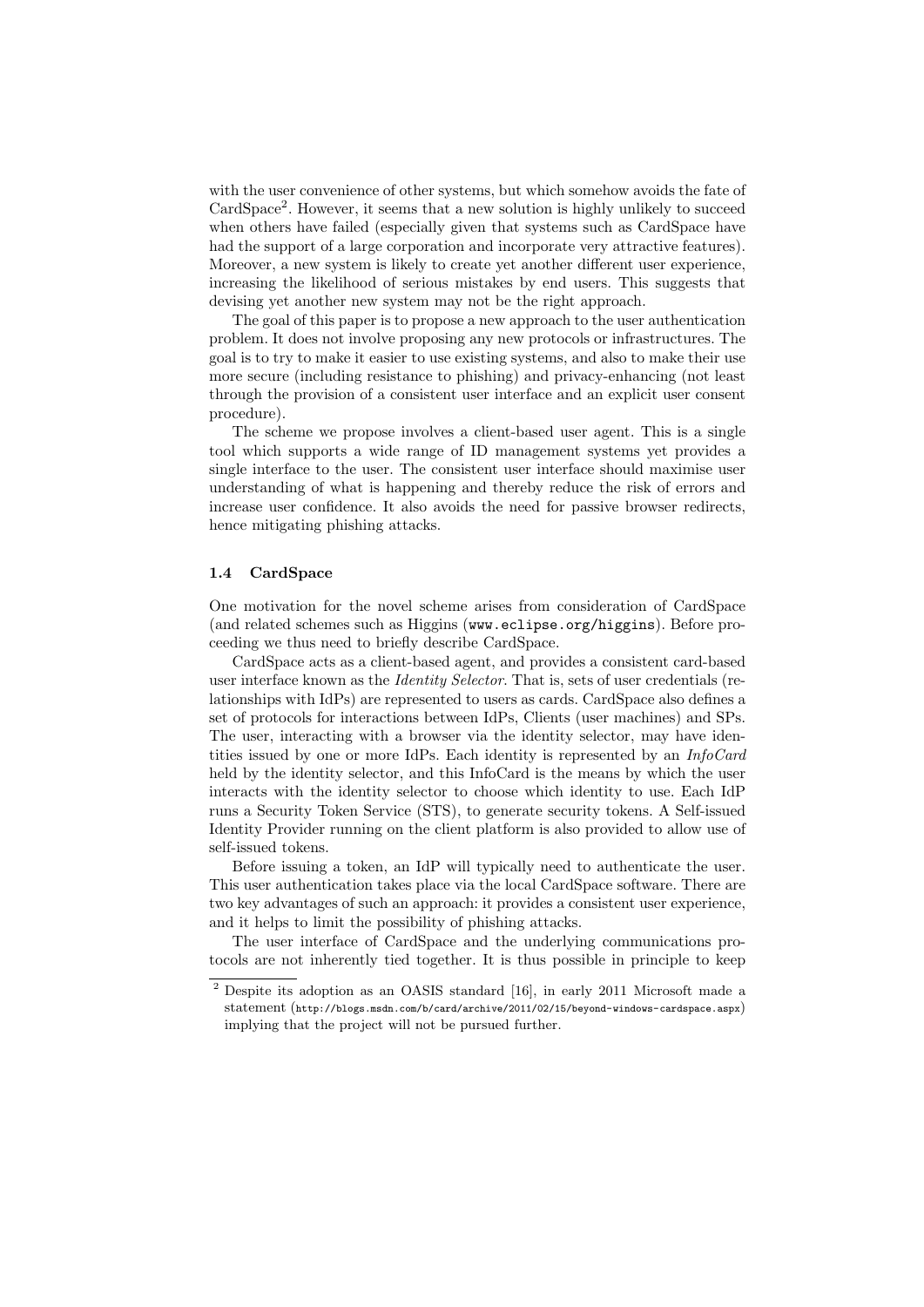the simple/intuitive user interface, and use it as the front end for a tool which manages user credentials in a consistent way regardless of the underlying ID management system. Credential sets can then identify with which ID management system (or systems) they should be used. For example, each credential set could be stored as a self-describing XML document. Indeed, these credential sets could include username/password pairs. This series of observations provides the basis for the IDSpace scheme, which we describe next.

## **2 IDSpace**

We now describe IDSpace, the name of which pays homage to CardSpace. IDSpace is an architecture for a client-based ID management tool that operates in conjunction with a client web browser. A tool conforming to the architecture provides a user-intuitive and consistent means of managing a wide range of types of digital identities and credentials for user web activities. The IDSpace architecture is designed to support all existing ID management protocols, and can be used to replace existing ID management client software, including the CardSpace  $[12, 13]$ , and Higgins<sup>3</sup> clients, Liberty-enabled client software  $[17]$ , and client-based password managers.

It is important to observe that IDSpace is not an ID management system, at least in the normal sense of the term. Instead it is an architecture for a client system which enables the use of a multiplicity of ID management protocols with maximal transparency to the user (avoiding the need to install multiple ID management clients). The IDSpace architecture is designed so that conformant tools are able to work with all existing Internet SPs and IdPs without any changes to their current operation. That is, the system is transparent to all third parties.

The IDSpace architecture is designed to be platform-independent, and a prototype implementation is being developed (a partial Windows-based prototype is already operational). Implementations should be capable of being deployed on Windows, Unix, Mac, and smart phone-based platforms with minimal changes. Key parts of the system can be instantiated as browser add-ons, e.g. written in C++ and/or JavaScript, thereby maximising portability.

As with any ID management tool, the primary purpose is to enable an end user to access a protected resource. Once installed on a user device, IDSpace will execute whenever a user wishes to access a protected service using a web browser. It allows the user to select a particular ID management system from amongst those supported by the SP. It also allows the user to choose which set of credentials is to be used with this SP, where the network interactions with the SP and IdP will conform to the chosen ID management system.

An IDSpace system interacts with the user via a key component known as the *Card Selector*. This provides a visual representation of user credential sets in the form of 'virtual cards', referred to here as *credential cards* (*cCards*). The

 $^3$  http://www.eclipse.org/higgins/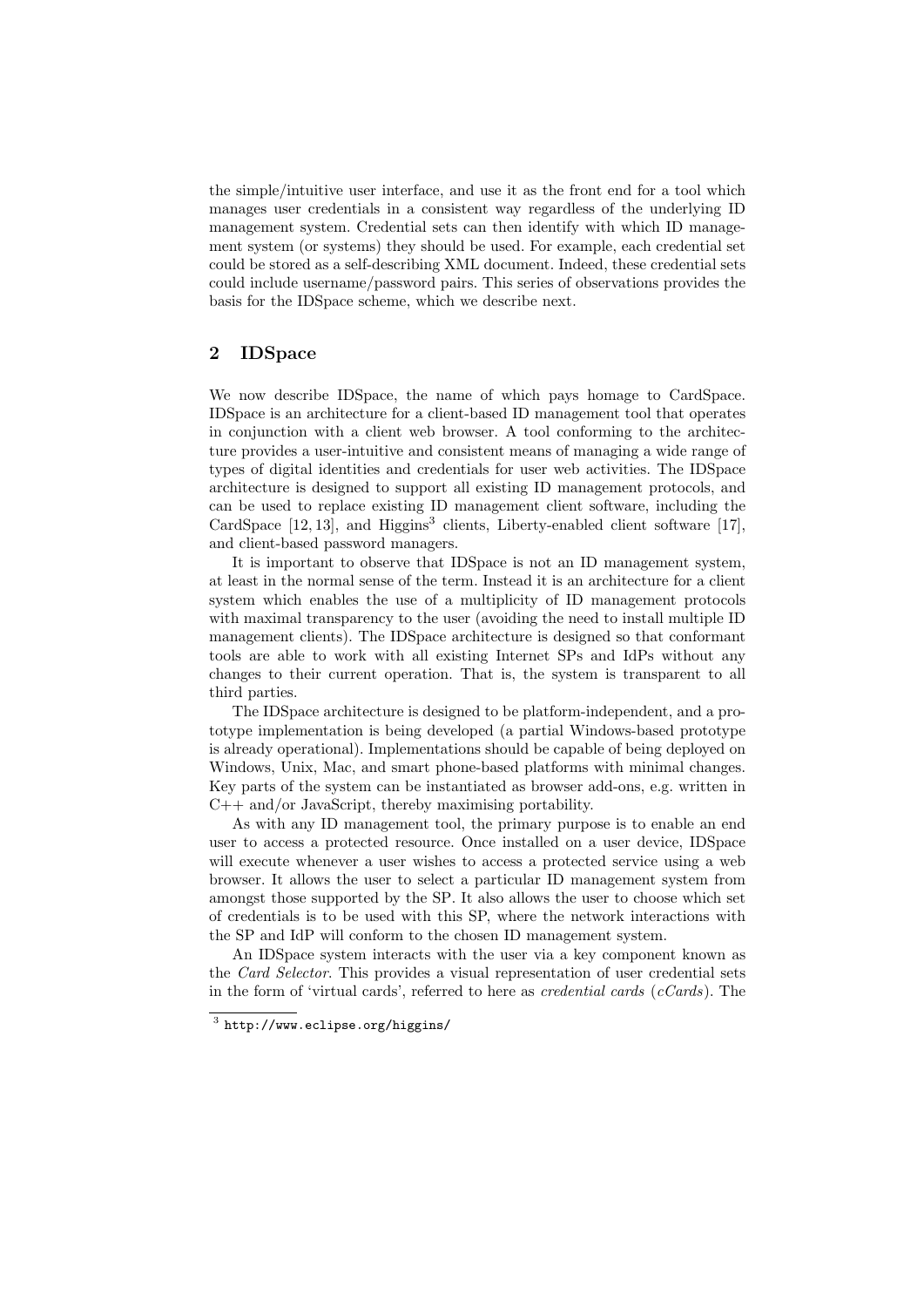operation of this component is motivated by the CardSpace's identity selector (whose virtual cards are known as InfoCards or iCards). Higgins, which originated as an open source implementation of a CardSpace-like system, also uses the term InfoCards.

A cCard can represent any of a wide range of types of user credential, including:

- **–** ready-to-use credential tokens including 'password manager' tokens containing a username/password pair, referred to as *local cCards*; and
- **–** a pointer to a remote, credential-issuing party (an IdP), referred to as *remote cCards*.

Whilst IDSpace has a similar user interface to CardSpace and Higgins, it is also important to note certain fundamental differences. Both CardSpace and Higgins support just one set of protocols for web interactions between the user platform and third party systems. If future versions of these systems support additional protocols, then this will require corresponding modifications to SPs and/or IdPs. IDSpace, by contrast, is designed to work with almost any conceivable ID management protocol suite, and its adoption does not require any changes to third party systems (including IdPs and SPs).

IDSpace is made up of a set of self-contained components interacting with each other in a pre-defined way, thus enabling modular implementation. Such an architectural design enables new ID management protocols to be supported in a simple way by adding new software modules to an existing implementation.

# **3 High-level Architecture**

#### **3.1 Context of Use**

As stated above, IDSpace provides a user-intuitive means for managing digital identities and credentials for user web activities, consistent across underlying ID management systems. The intended context of use is shown in Figure 1.

The parties involved, as shown in the figure, include the following.

- 1. The *user* interacts with a *user platform* or *hardware platform* (e.g. a PC or mobile device) in order to access services provided across the Internet. This user platform is equipped with an *operating system (OS)* on which applications execute.
- 2. The *IdP* provides identity services to the user. This typically involves issuing a user-specific identity token for consumption by an SP (where, although the token is intended for use by a specific user, the user's identity will not necessarily be revealed to the SP). This token will provide the SP with assurance regarding certain attributes of the user, e.g. the user identity. The IdP is located either remotely or locally on the user platform; in the latter case the IdP is referred to as a *local identity provider* (*LIP*). Examples of possible IdPs include Facebook and Google.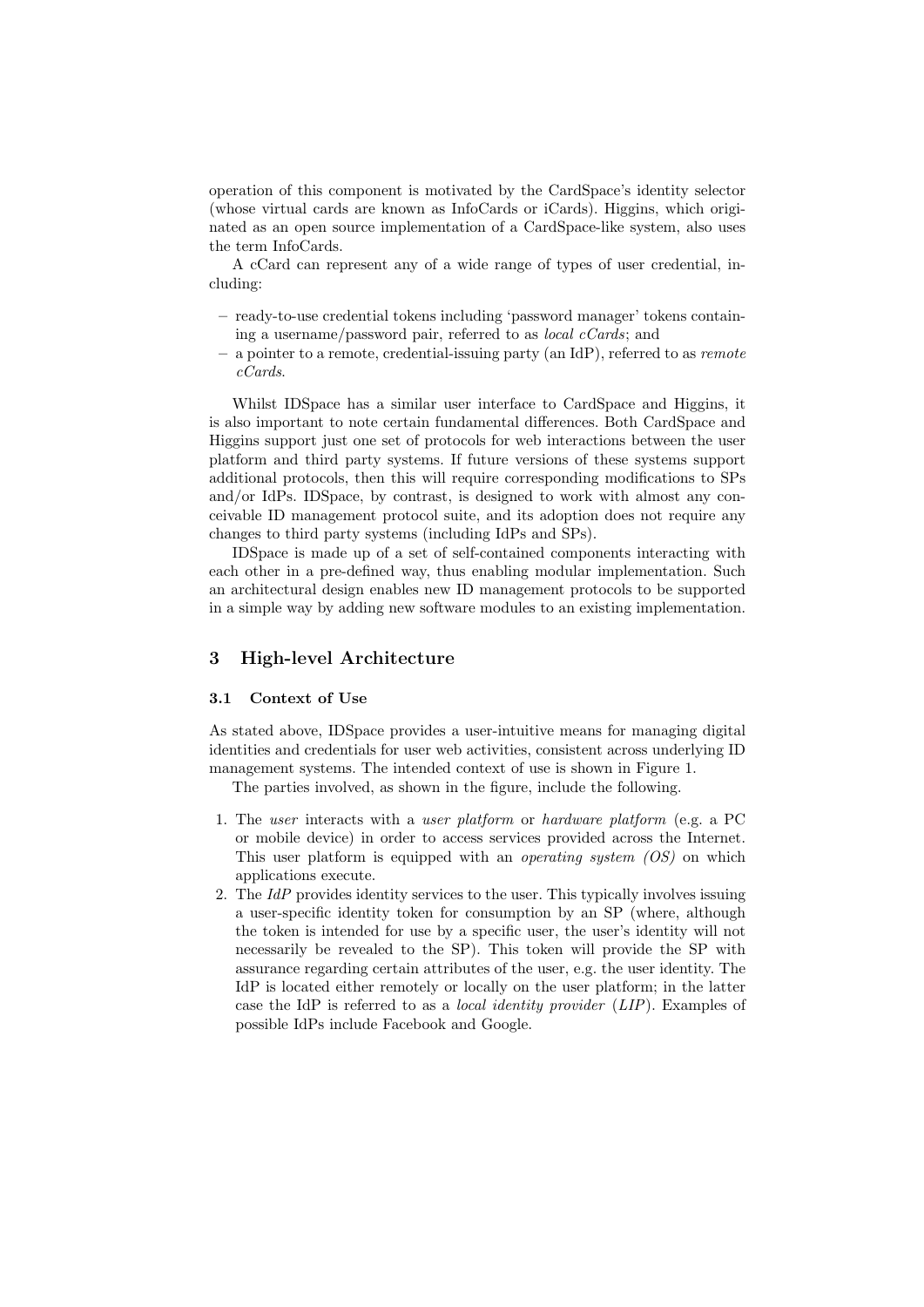

**Fig. 1.** IDSpace Context

- 3. The *SP* provides services which the user wishes to access. In order to allow the user to access a protected resource, the SP will wish to be provided with verifiable statements regarding certain attributes of the user. This is typically achieved by supplying the SP with a user-specific credential or identity token issued by a local or remote IdP. (In some contexts the SP is known as a *relying party (RP)*). Examples of possible SPs include YouTube, Amazon, Facebook and Google (some parties may act as both IdPs and SPs).
- 4. The *user agent* (UA) is a software component employed by a user to manage interactions between the user/user platform and remote entities (IdPs and SPs). This will typically be instantiated as a web browser, such as Internet Explorer or Firefox; indeed, for the sake of simplicity, in some subsequent discussions we refer to a web browser rather than a UA. The UA processes protocol messages on behalf of the user, and prompts the user to make decisions, provide secrets, etc.
- 5. The *IDSpace client software*, implementing part of the IDSpace architecture, interacts with the user via a graphical user interface (GUI). This GUI allows the user to select a particular credential set (represented as a cCard) for use in a specific transaction with an SP. The application also interacts with a web browser, and, where necessary, with remote entities.
- 6. The *IDSpace extension* (or the *IDSpace browser extension*), implementing part of the IDSpace architecture, supplements the functionality of the UA. It is made up of a set of modules performing specific tasks, e.g. scanning a webpage for a username-password login form. The IDSpace extension ex-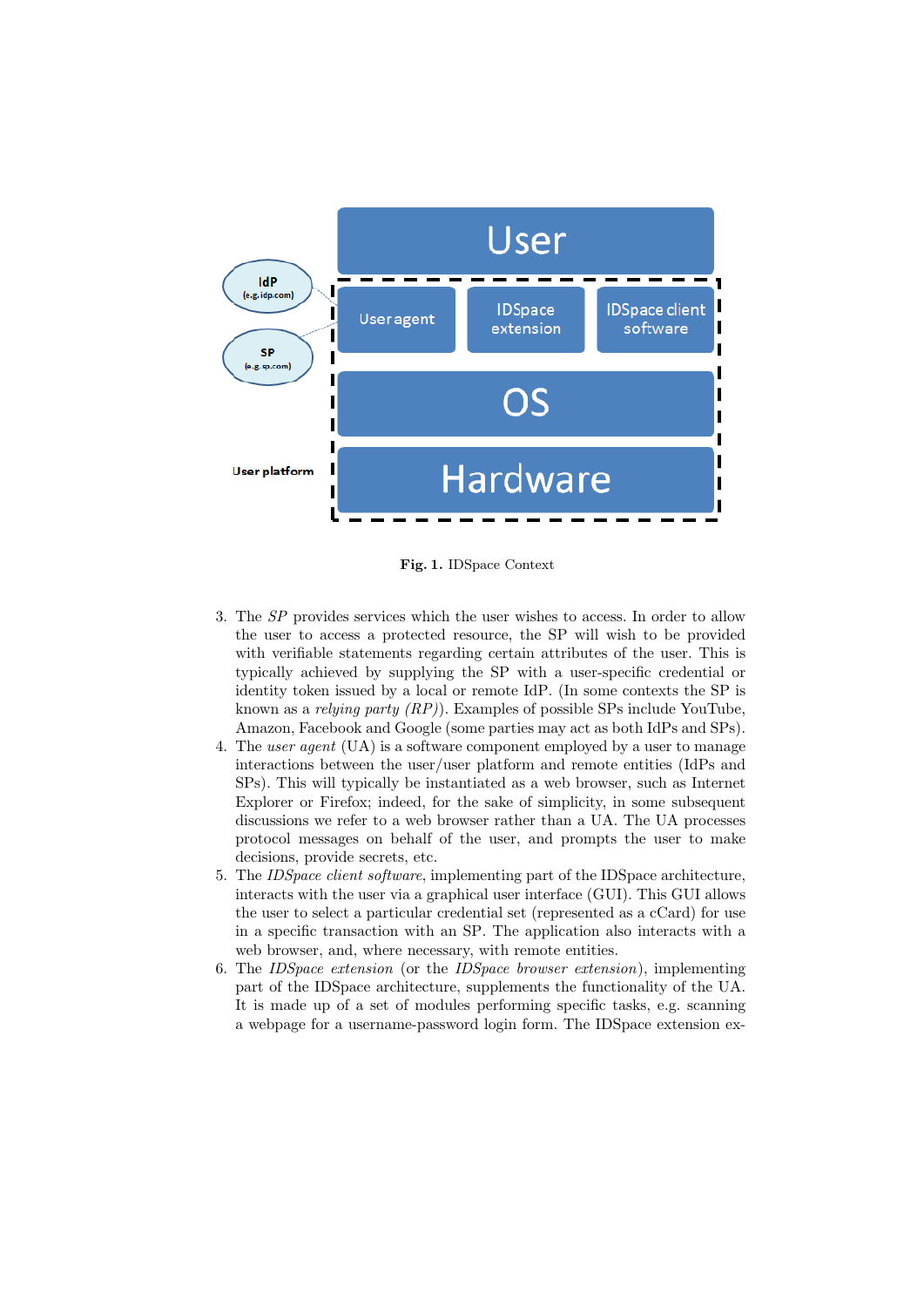changes data with the client software via the browser, and, where necessary, interacts with the user.

# **3.2 IDSpace Components**

Figure 2 shows the relationships between the main components of IDSpace, including the primary information flows. The dotted line shows the limits of the browser extension. Note that, although shown as part of the browser extension, the *Activator* could also be implemented as an independent component. This is because, in certain ID management systems e.g. CardSpace, the SP webpage must implement certain  $X/HTML$  tags to enable this component to perform its task (see below). However, it is also possible for a browser extension to add such tags.

The remaining components, apart from the 'web browser' and 'remote IdP', represent the IDSpace *client software*. Note that the boxes marked 'Other ...' refer to other IDSpace components, which, although covered in the text, are not shown in the figure.



**Fig. 2.** IDSpace Components

The two primary elements of the IDSpace architecture, i.e. the IDSpace client software and the IDSpace extension (as introduced in section 3.1), are now discussed in greater detail.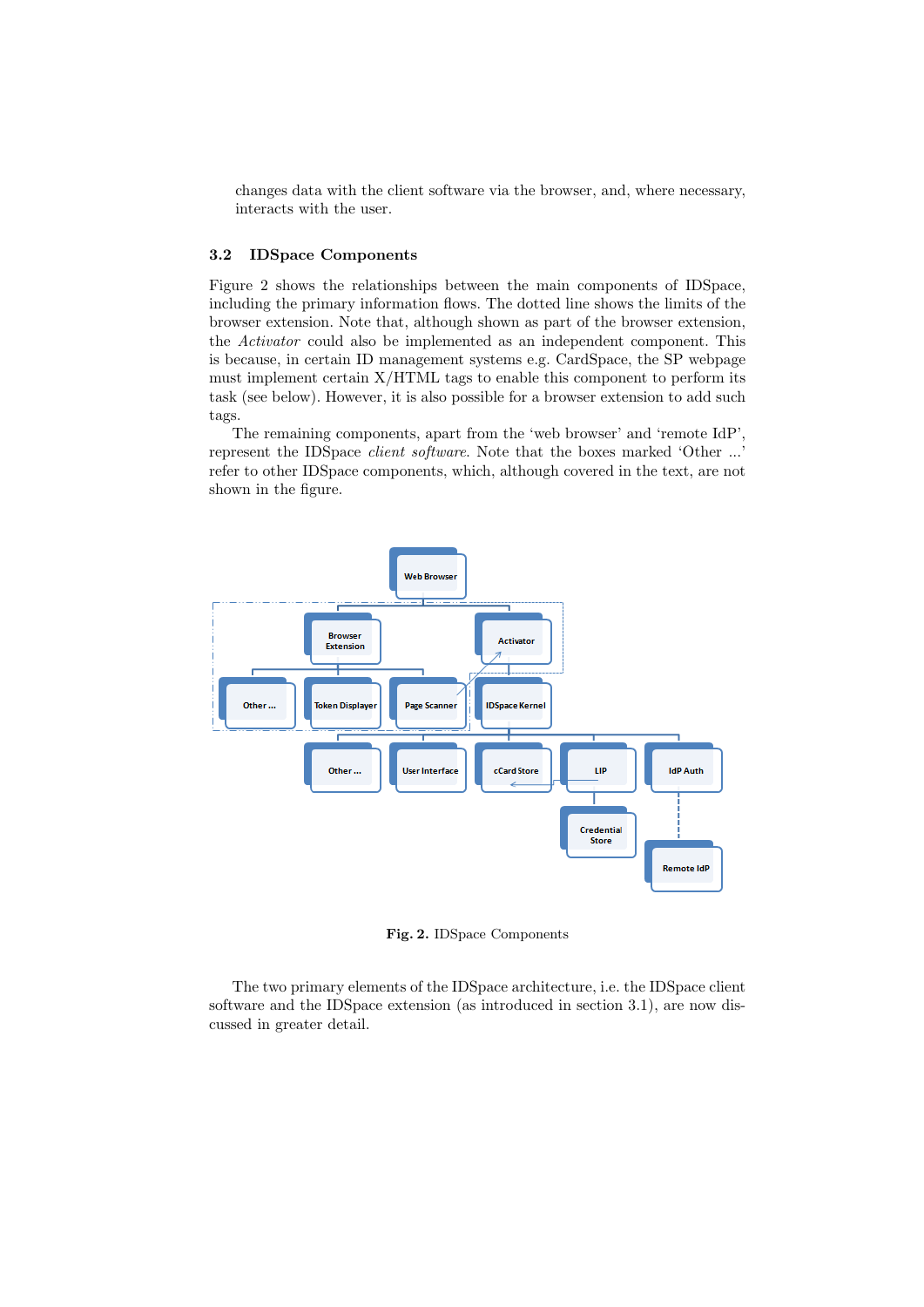**Client Software** The client software, a stand-alone application, is made up of the following components.

- **cCards** A cCard is a (relatively non-sensitive) XML document corresponding to a set of user credentials (or, more generally, to a set of user private information). A cCard indicates the types of personal information in the set, and also the type (or types) of ID management system with which the cCard can be used. However, it does not contain the personal information itself. cCards can be *local*, in which case they are generated by the LIP, or *remote*, in which case they are generated by a remote IdP.
- **cCard Store** This is a protected local store for *cCards*. The nature of the protection provided for stored cCards will depend on the implementation environment. For example, protection could involve the use of cryptography, physical protection and/or logical protection (as provided by the OS).
- **Credential Store** This is a protected local store for sensitive data, such as personal information, certificates, user passwords, etc., associated with local cCards. It is used by the LIP. Note that, in practice, the *Credential Store* and the *cCard Store* could be combined. As is the case for the cCard store, the nature of the protection provided will be implementation-dependent, and could involve the use of cryptography, physical protection and/or logical protection.
- **Settings Store** This is a local store for (relatively) non-sensitive data such as system state, system/user settings, user preferences, etc.
- **IDSpace Kernel** This is the central component of IDSpace. It runs locally on the user platform, handling communications with and between other components of IDSpace. In particular, it performs the following functions.
	- **–** It receives and processes the security policy provided by the *Activator*.
	- **–** It retrieves the cCards from the *cCard Store*, and checks which of them meet the requirements of the SP's security policy.
	- **–** It invokes the IDSpace *User Interface* in a private desktop window, and displays the cCards that meet the SP's policy requirements.
	- **–** If a remote cCard is chosen, it retrieves the security policy of the relevant remote IdP by initiating a connection with it.
	- **–** It communicates with the user-selected IdP (either a remote IdP or the LIP) to obtain an identity token, where necessary using the *IdP Auth* component.
- **User Interface** This component, which incorporates the **IDSpace Card Selector**, is the main means by which an end user interacts with the IDSpace client software. Its tasks include the following.
	- **–** It displays the identity of the SP website to the user, and indicates whether the website has been visited previously. If the website is being visited for the first time then it allows the user to either continue or terminate.
	- **–** It displays the available cCards (it might display all the cards and highlight those that meet the SP site policy, or it might only display those meeting the policy). Note that the cCards are displayed in the *Card Selector*.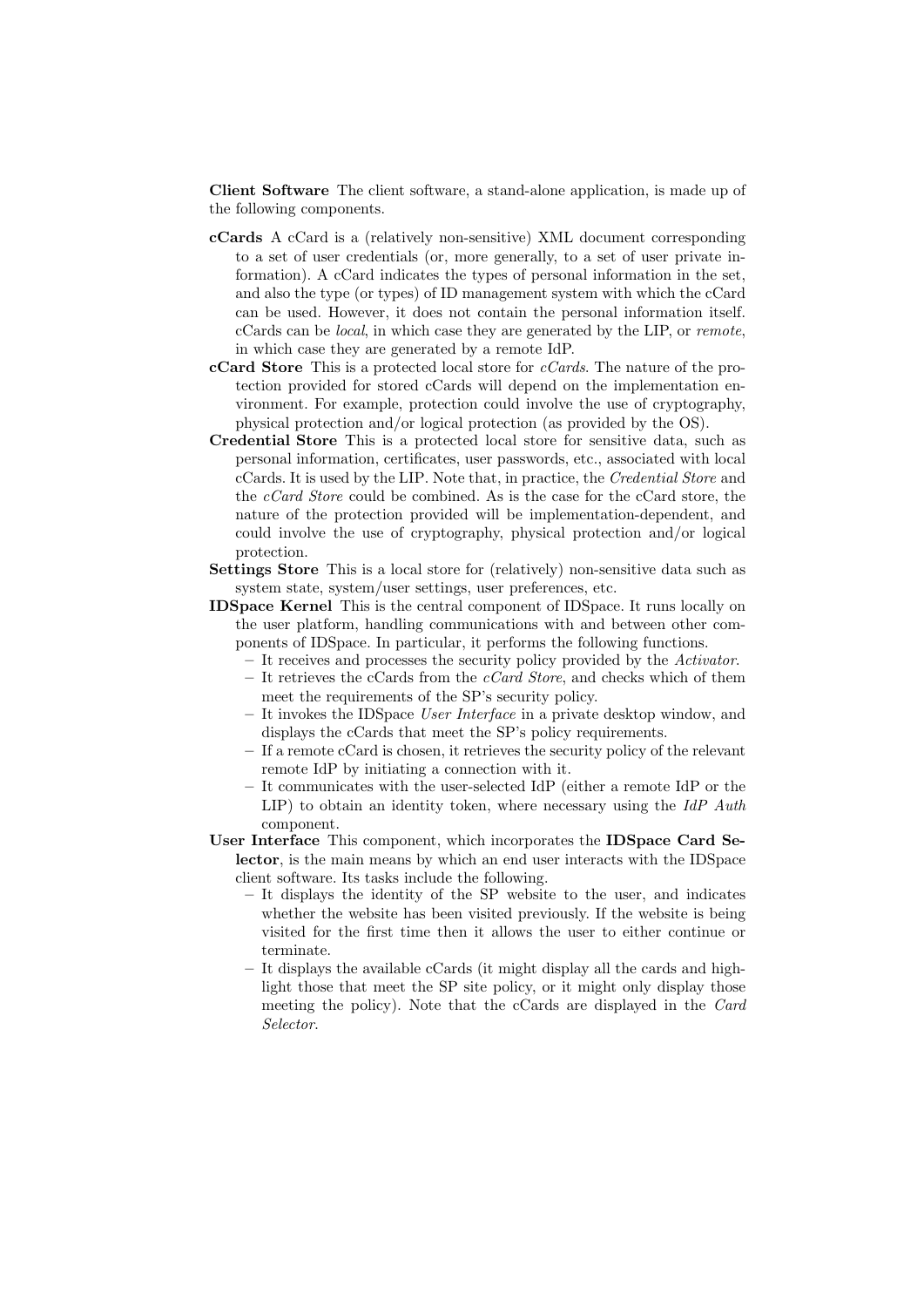- **–** It allows the user to review the contents of a cCard.
- **–** It allows the user to generate and modify 'local' cCards (as opposed to 'remote' cCards generated by remote IdPs) — in doing so it provides an interface to some of the functions of the LIP.
- **–** It allows the user to import a cCard provided by a remote IdP.
- **–** It asks a user for explicit consent before providing potentially sensitive information to an SP.
- **–** It allows the user to set preferences for future operation of the system. These preferences are stored in the *Settings Store*.
- **LIP** This provides the functionality of an IdP, but is resident on the user platform. Like any IdP, the LIP can generate identity tokens. These tokens can be retrieved by the *IDSpace Kernel*. The LIP stores user-attribute values and other sensitive user data in the *Credential Store*.
- **IdP Auth** This authenticates the user to a remote IdP, if a remote cCard is selected. It uses the *User Interface* to prompt the user to enter the required credentials, e.g. username and password, and then submits them to the IdP. By doing so it enables a consistent and simple user authentication interface to be provided to the user, even when a range of different identity protocols are being used. It also supports IdP-specific protocol interactions, e.g. to create requests for specific types of token.
- **Networker** This initiates a direct online connection between the client software and a remote server (i.e. not involving the browser).

**Browser Extension** The IDSpace extension, typically implemented as a browser add-on, includes the following modules.

- **Page Scanner** This browser extension module scans the SP website login page in order to discover the identity system(s) it supports. It passes the results of the scan to the *Identity System Selector*.
- **Activator** This is a (logical) bridge between the client browser and the *IDSpace Kernel*. Its tasks include the following.
	- **–** It informs the user that the IDSpace system can be used.
	- **–** It enables the user to activate the Card Selector.
- **Identity System Selector** This browser extension module enables the user to select the identity management system to be used from amongst those supported by the SP website. The precise operation of this component will depend on the implementation of the IDSpace architecture.

If more than one identity system is available, the Identity System Selector could ask the user to either choose an identity system immediately or defer the selection until the point at which a cCard is selected (using the *IDSpace Card Selector* ). It might also provide a means to store the user answer (in the *Settings Store*) for future authentication attempts.

It passes the user response to the *Data Transporter*.

**Data Transporter** This browser extension module provides the means to exchange data between components of the IDSpace architecture, including the following.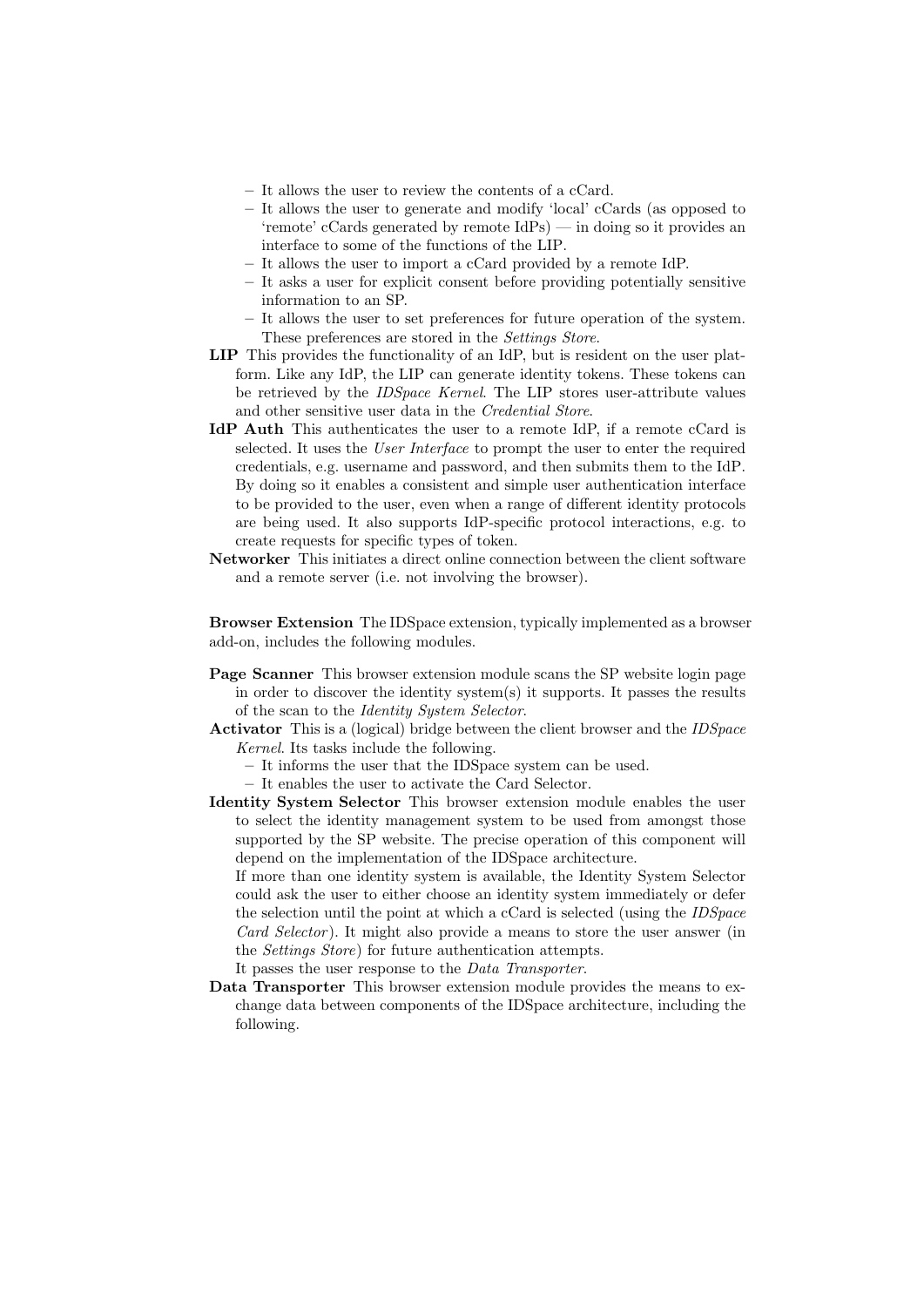- **–** It is responsible for the transfer of metadata regarding the SP page (e.g. the discovered and selected identity system(s), the identity of the SP, the SP website policy requirements, etc.), to the *IDSpace Kernel*. For example, if the user indicates that IDSpace is to be used, it passes the security policy of the SP website to the IDSpace Kernel.
- **–** It transfers data from the IDSpace Kernel to the browser. For example, if IDSpace obtains or generates an identity token during the authentication process, it gives the token to the browser which dispatches it to the SP website.
- **Token Displayer** This browser extension module displays an indication of the contents of an IdP-generated identity token to the user. This helps the user to decide whether or not to allow the token to be passed to the SP. This function can only be provided if the token is not:
	- **–** encrypted in such a way that only the SP can read it (e.g. using an SP's public key); and
	- **–** transmitted via a (direct) IdP-SP channel, i.e. the token must pass via the client platform.

# **4 Supporting Functionality**

We next discuss a number of key functions that an IDSpace-conformant system must provide. For many of these functions we outline multiple approaches to implementation.

## **4.1 Identity System Discovery**

IDSpace must be able to determine which ID management systems are supported by an SP website. This can be accomplished in a number of different ways, including the following.

- 1. IDSpace could scan the visited page for HTML/XHTML tags that are associated with specific ID management systems. For example, the string:
	- **–** 'application/x-informationCard' indicates support for CardSpace; and

**–** 'openid url' and/or 'openid identifier' indicates support for OpenID. The benefits of such an approach include complete transparency, albeit at the cost of performance (because IDSpace must scan every web page).

- 2. IDSpace could ask the user which ID management systems the page currently supports. The benefits of such an approach include accuracy and higher performance, at the cost of transparency and user convenience (although the user's choice could be stored in the *Settings Store* for future logins).
- 3. IDSpace could employ a hybrid approach based on a combination of the above two options, e.g. so that if the first option fails then it resorts to the second option.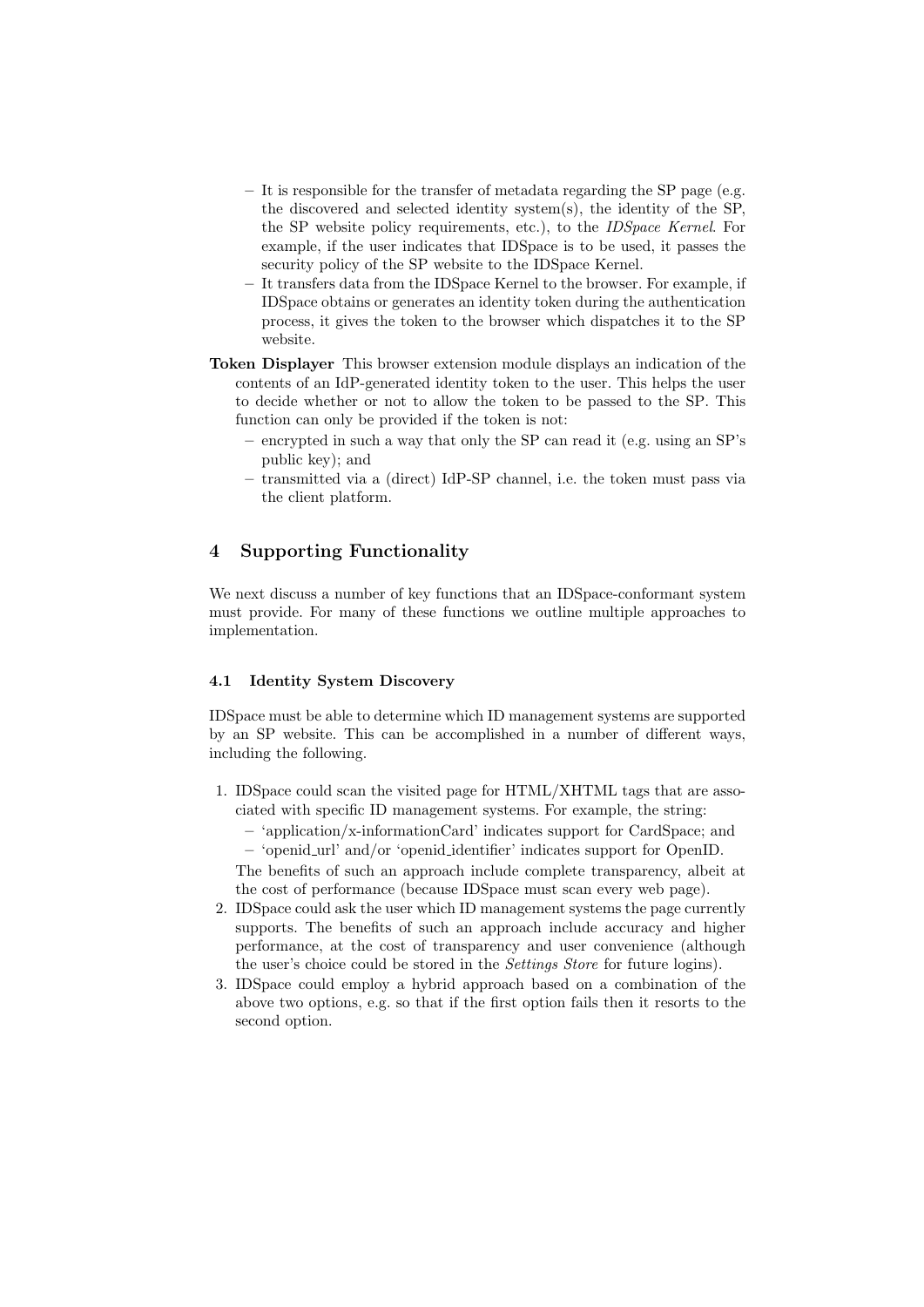## **4.2 Identity System Selection**

Having learnt which ID management system(s) an SP supports, IDSpace must allow the user to select which system to use for the current transaction. Such a process could take place before or after invocation of the *IDSpace Card Selector*. We next consider these options in greater detail.

- 1. **Prior to selector invocation**. IDSpace could allow the user to choose the ID management system in one of the following ways.
	- **–** IDSpace could embed a descriptive icon (logo, image, link or button) in the web page for each available system, and require the user to select one (e.g. by clicking the selected icon). Whilst this approach is intuitive and transparent, it could damage the appearance of the page, particularly if there are many logos to embed.
	- **–** IDSpace could ask the user which system they wish to use by embedding forms in the page or by triggering pop-up boxes. The benefits of such an approach would include accuracy and higher performance, at the cost of minor user convenience.
	- **–** IDSpace could add an ID management system selection option to the in-page context menu (i.e. the menu that appears as a result of rightclicking). Once such an option is selected, a list of ID management systems would be displayed, allowing the user to select one. Whilst this might be transparent, it might not be so intuitive to end users.
	- **–** IDSpace could extend the browser frame<sup>4</sup> , e.g. by adding a browser icon, bar or menu. Once the added icon (or bar or menu) has been selected, the user could choose one of the systems currently supported by the SP. Whilst this may be transparent, modifying the browser frame could be somewhat intrusive to the end user.
- 2. **After selector invocation**. The IDSpace Card Selector could display the currently supported ID management systems, allowing the user to select one. This choice could be combined with a display of the available cCards (if any) associated with each of the systems. In the latter case, the selector window could be partitioned so that each section displays an ID management system along with a previously used cCard for that system; a clickable option could be used to request the display of other available cCards. This approach would be transparent, convenient and would avoid making changes to web browsers or web pages. However, it would require more processing, and hence could adversely affect client platform performance.

<sup>4</sup> Both the browser frame and the browser-displayed web page could be extended. Browser extensions could, for example, create lightweight buttons, menu extensions, and in-process browser helper objects. The browser frame could be extended using band objects, and the web page content could be enhanced with, for example, ActiveX Controls or similar technologies [18].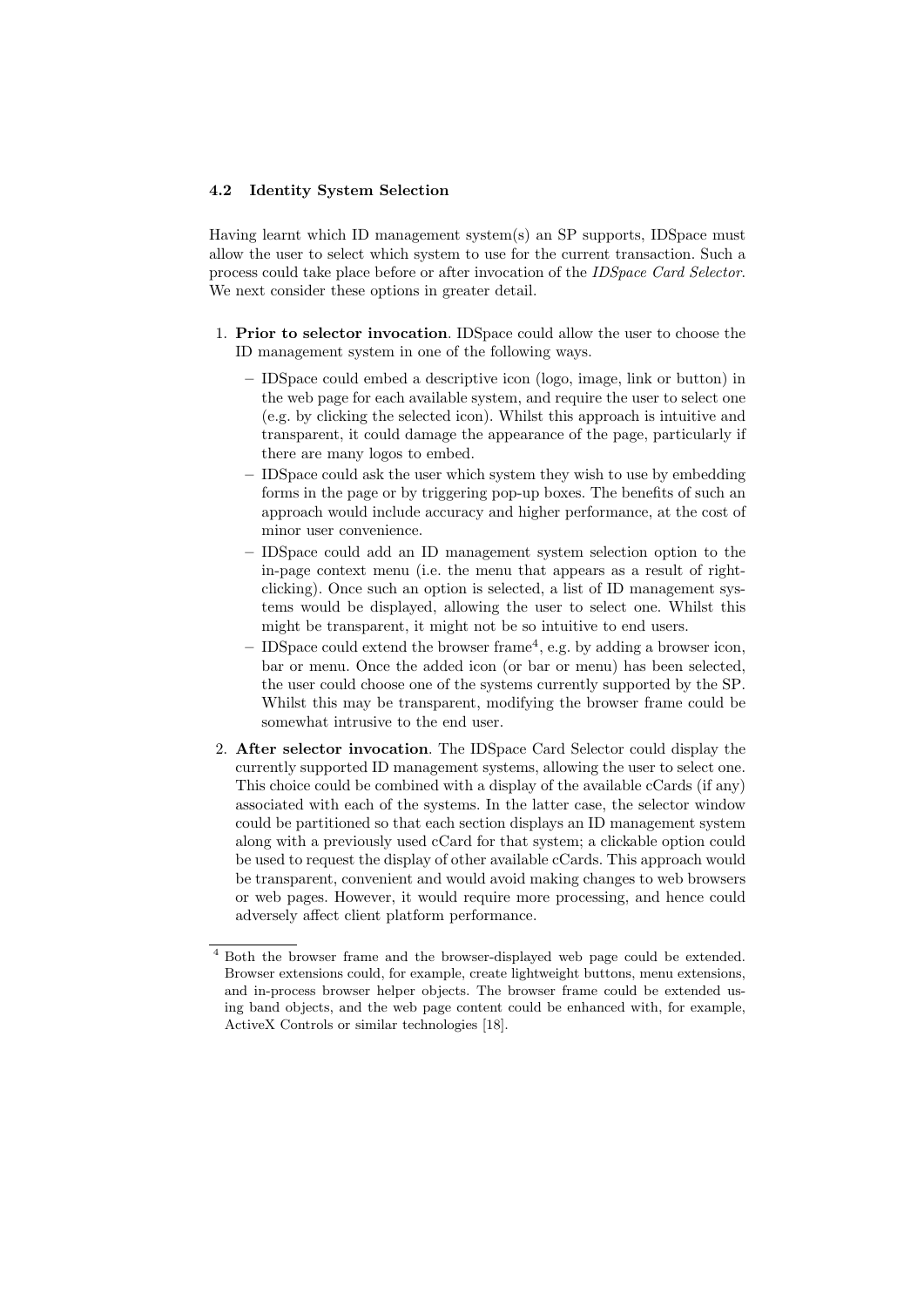#### **4.3 Card Selector Invocation**

In response to a user action, IDSpace must be able to invoke the IDSpace card selector. This involves embedding IDSpace support in the SP web page using a browser extension (see above).

# **4.4 IdP Discovery**

IDSpace must help the user discover an IdP from which the user can obtain a suitable identity token. This process varies considerably depending on the ID management system in use. Specific approaches must therefore be devised for each supported system. The primary goal of the architecture is to allow this to take place in a way that is both as user-transparent as possible and gives a view of the process to the user that is consistent across ID management systems.

### **4.5 cCard Storage**

The format of cCards must be sufficiently flexible and self-contained in order to allow cCard storage in a variety of locations, and to support portability. We assume that cCards will be protected while stored (where, as stated previously, the nature of this protection will be implementation-dependent).

cCards could be stored on various media, including:

- **–** local file systems, which would give good performance and allow fast retrieval;
- **–** remote web servers ('the cloud'), which would give a roaming capability;
- **–** portable user devices such as mobile phones or smart cards, which would also provide a roaming capability.

#### **4.6 cCard Format**

Each cCard will contain an identifier indicating the ID management system with which it can be used (in principle a cCard could have many such identifiers). We suppose here that cCards are encoded using XML (as is the case for CardSpace InfoCards). A single XML schema could be devised encompassing all supported ID management systems. This would have the advantage that the identity system identifier (discussed immediately above) could form part of the encoding of a cCard. Other methods of encoding could also be used, such as JSON (http: //www.json.org/).

## **4.7 cCard Content**

The content of a cCard will vary depending on the ID management system with which it is to be used. However, the types of content listed below are likely to be contained in almost all cCards.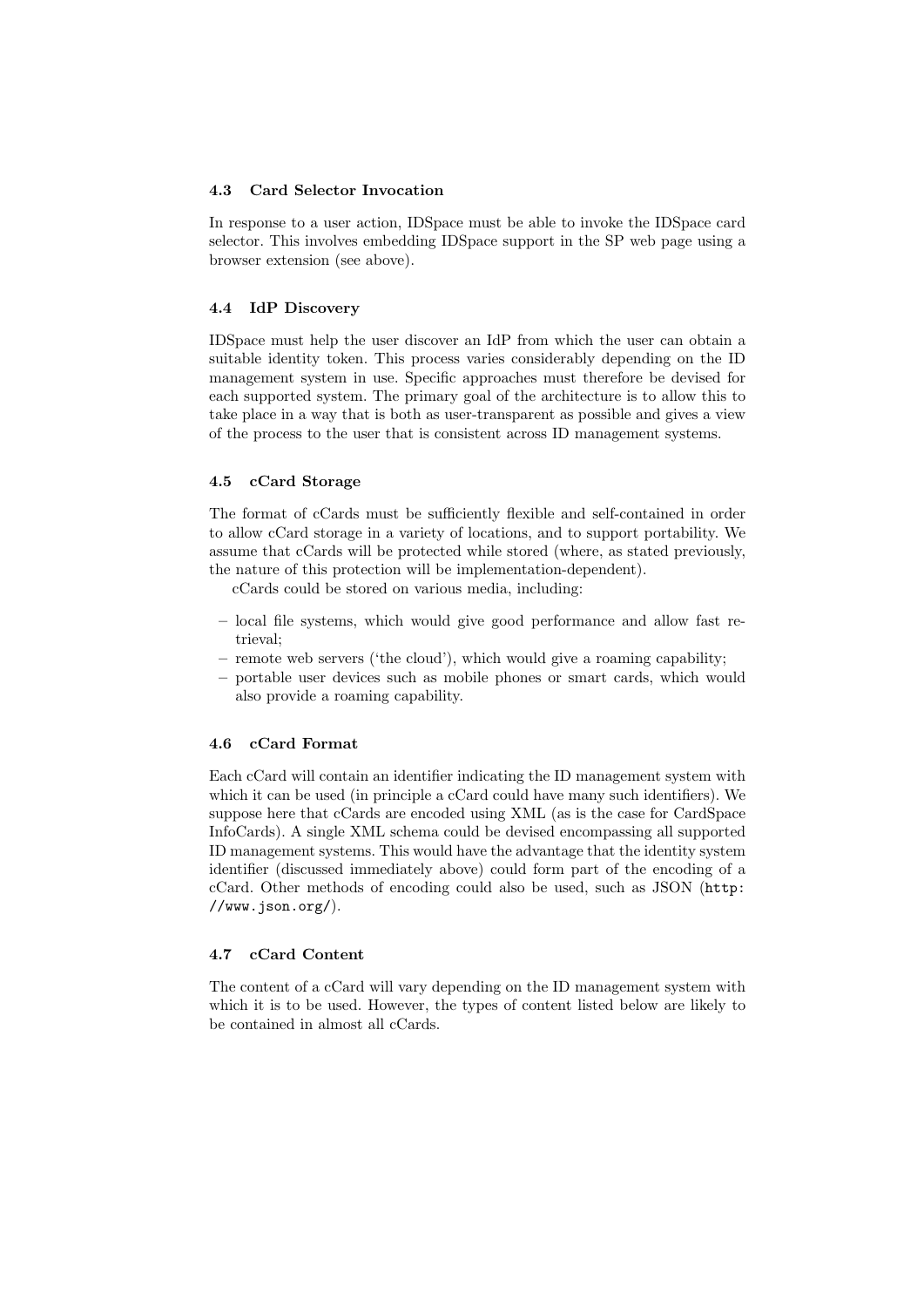- 1. **A list of supported attribute types**, e.g. age, password, first name, last name, the values of which are known by the IdP, and for which the IdP will be prepared to generate an identity token. The actual claim values are not stored by the Card Selector; they are either stored by the remote IdP or by the LIP. The LIP will store the values in the protected Credential Store. Protection could, for example, involve implementing the Credential Store on a separate device such as a smart card, or using a Trusted Platform Module (TPM) [19] to provide encrypted storage.
- 2. **A list of supported token type(s)**, indicating which type(s) of identity token (e.g. SAML, username-password) the IdP(s) associated with the card are capable of issuing.
- 3. **IdP location**, including the URI/URL address(es) of the (remote or local)  $IdP(s)$ .
- 4. **IdP authentication method(s)**, specifying the method(s) employed by the IdP to authenticate the user.
- 5. **Display information**, e.g. an image and or a name for the cCard.

#### **4.8 Process Isolation**

Where possible, the IDSpace processes should be isolated from other processes to maximise the security and privacy of data handled by IDSpace. For example, on a Windows platform the IDSpace Card Selector could be invoked in a private desktop session.

#### **4.9 Authentication Methods**

The IDSpace architecture allows the user to be authenticated to an IdP using a wide range of different authentication methods. The ease with which additional methods can be supported depends on precisely how user authentication to a remote IdP is supported by IDSpace. We consider three main possibilities.

1. IDSpace could control all communications between the user and the remote IdP. That is, all requests for authenticating information by the IdP could be made to the user by IDSpace (specifically by the *IdP Auth* component, as described in section 2), and the supplied information could then be forwarded by IDSpace to the remote IdP. Adding a new authentication method would require adding functionality to the implementation of IDSpace executing on the user platform. This is the approach adopted by CardSpace, currently deployed versions of which support four authentication methods. New user authentication techniques could be added in a modular fashion, as and when they are required. Whilst this would clearly add to the cost

of deploying and maintaining an IDSpace implementation, for a widely deployed system this does not seem such an unreasonable approach (given that the number of authentication methods seems unlikely to grow very rapidly). Such an approach would have the advantage of user transparency and would enable the provision of a consistent user interface for the authentication process, and is hence the preferred option.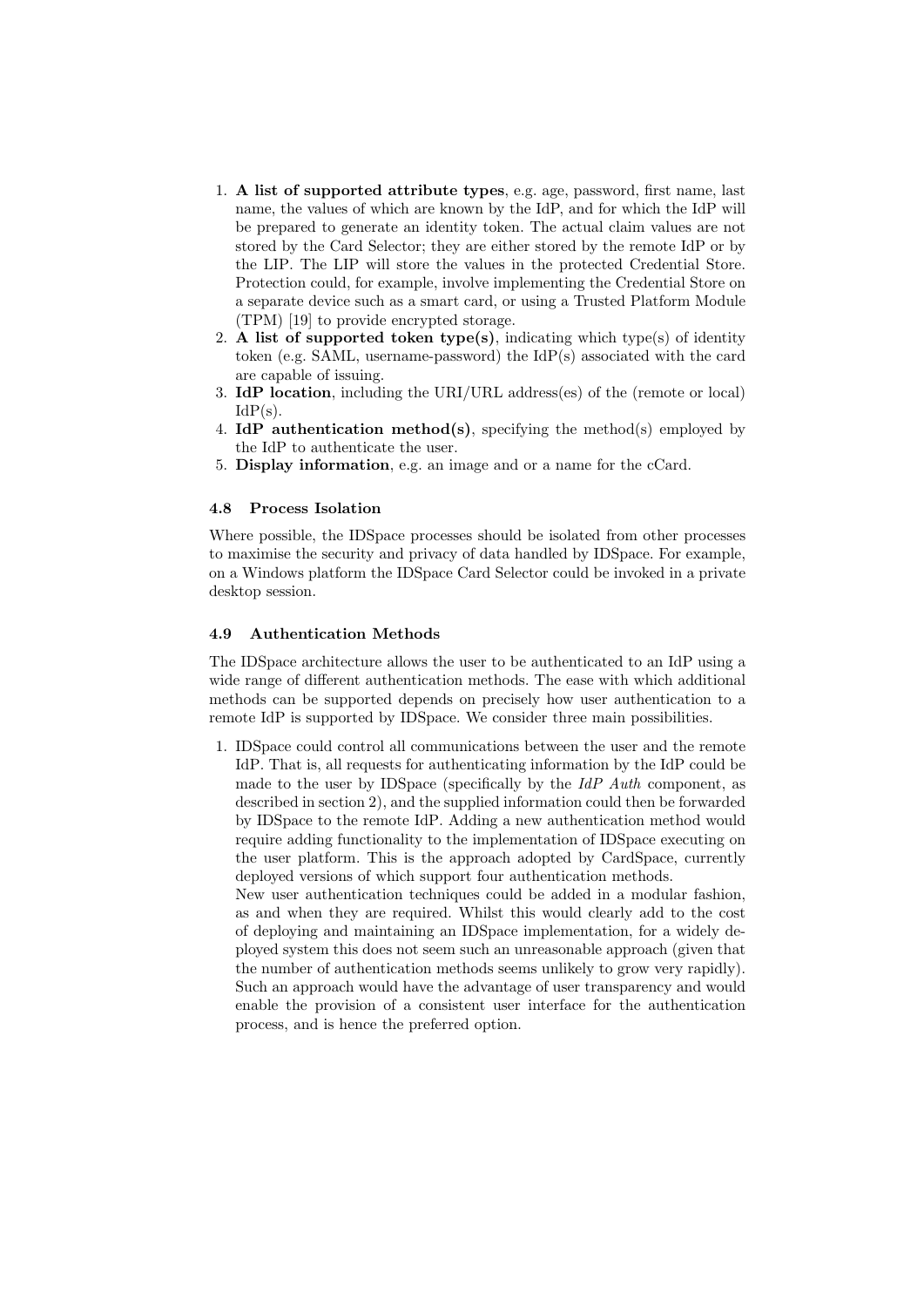- 2. IDSpace could cause the task of user authentication to be performed at the IdP rather than via the IDSpace User Interface (i.e. using the IdP Auth component). That is, whenever a remote IdP requires user authentication (e.g. prior to issuing an identity token), IDSpace would redirect the UA (web browser) to the IdP, allowing the IdP to directly authenticate the user using a method of the IdP's choice. Although such a simple approach would minimise the maintenance cost for IDSpace, the user would lose the consistent experience provided by the IDSpace User Interface.
- 3. IDSpace could employ a hybrid approach. The default would be the first approach outlined above. IDSpace could support a set of widely-adopted (possibly standardised) authentication methods; new methods could be added as and when it is deemed appropriate. However, if an IdP wishes to use a technique not supported by IDSpace, then IDSpace could redirect the UA (web browser) to the IdP for 'direct' authentication.

# **5 IDSpace Operation**

## **5.1 Initialisation**

Prior to use of IDSpace, the following preparatory steps must be performed.

- **–** The IDSpace components, including the browser extension and the client software, must be installed on the user platform.
- **–** The user must install cCards in the cCard Store on the user platform. As noted above, these cCards can be created by either a local or a remote IdP. We briefly consider the two cases.
	- *•* Local cCards are created using the LIP. Once it has created a cCard, the LIP will insert it in the cCard Store, and the corresponding user data will be added to the Credential Store. A user could also choose to create a local cCard during use of IDSpace.
	- Remote cCards are created by remote IdPs. Typically the creation of such a cCard will occur via an 'out of band' process, i.e. a process completely independent of the operation of IDSpace, perhaps involving the user completing a registration process using the IdP website. The resulting cCard will be provided to the user, and the user can then arrange for it to be imported into IDSpace using the IDSpace User Interface.
- **–** For ease of identification, the user can personalise a cCard, e.g. by giving the card a meaningful name, and/or uploading an image representing the card to be displayed by the User Interface.

## **5.2 Protocol Flows**

We now describe the operation of IDSpace. It is important to note that some parts of the operation of IDSpace will vary depending on the specific ID management system in use. The operation of IDSpace in the case of two widely discussed ID management systems is described in the next section.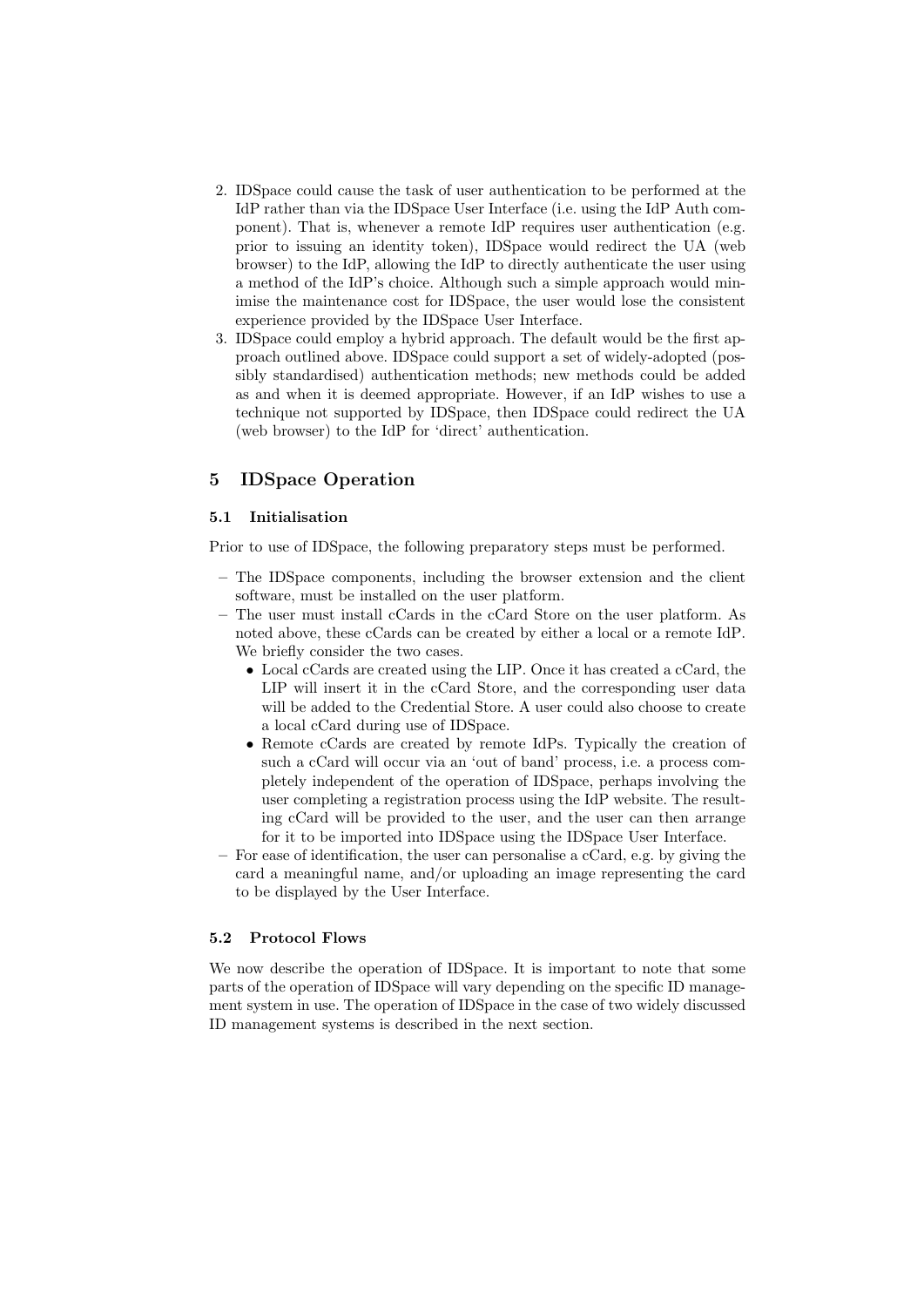- 1. UA  $\rightarrow$  SP: HTTP/S GET Request. A user employs the UA to navigate to an SP login page.
- 2.  $SP \rightarrow UA$ : HTTP/S Response. A login page is returned to the UA.
- 3. IDSpace Browser Extension*→* UA: Page Processing. Certain IDSpace browser extension modules (as described below) perform the following processes on the login page provided by the SP.
	- (a) Page Scanner *→* UA: Page Scanning. The Page Scanner module scans the login page to discover which ID management system(s) are supported by the SP (from amongst those supported by IDSpace). It passes the identifiers of the supported systems to the Identity System Selector. If no ID management system is identified, the Page Scanner could embed an icon in the browser frame to allow the user to inform IDSpace if there is an SP-supported ID management system available that has been missed.
	- (b) Identity System Selector *→* UA. The Identity System Selector module uses the results passed to it by the Page Scanner. If more than one ID management system is discovered, then (depending on the implementation) the Selector could ask the user to select one. Alternatively, the decision could be deferred and made using the *IDSpace Card Selector*. The advantages and disadvantages of the two approaches are discussed in section 4.2. A further alternative approach would involve the user deciding at which stage to make a choice.

The module might also offer to store any choices made by the user (in the *Settings Store*) for managing future authentication attempts. The module finally reports all the results to the *Data Transporter* module (see below).

- (c) Activator  $\rightleftharpoons$  UA: Card Selector Activation. The *Activator* module provides a means for the user to activate the IDSpace Card Selector. How this is achieved is implementation specific (options are discussed in sections 4.2 and 4.3). This involves embedding IDSpace-enabling tags and an IDSpace security policy in the login page. The embedded policy is subsequently used by the IDSpace User Interface to help it decide which cCards should be displayed for possible use.
- 4. User *→* UA: Card Selector Invocation. The user performs an action which invokes the IDSpace Card Selector. The precise way in which this occurs is implementation specific (options are discussed in section 4.2).
- 5. Data Transporter *→* IDSpace Kernel: Passing Metadata. The Data Transporter module passes the necessary metadata (e.g. the identified and/or selected identity system(s), the SP identity, the SP policy requirements, etc.) to the IDSpace Kernel.
- 6. IDSpace Kernel  $\rightleftharpoons$  Card Selector: SP Identity. The IDSpace Kernel examines the SP identity (as received from the Data Transporter module in the previous step), including noting whether or not the SP uses HTTPS and whether or not the user has visited this particular SP before. The IDSpace Kernel uses the IDSpace Card Selector to:
	- (a) identify the SP to the user; and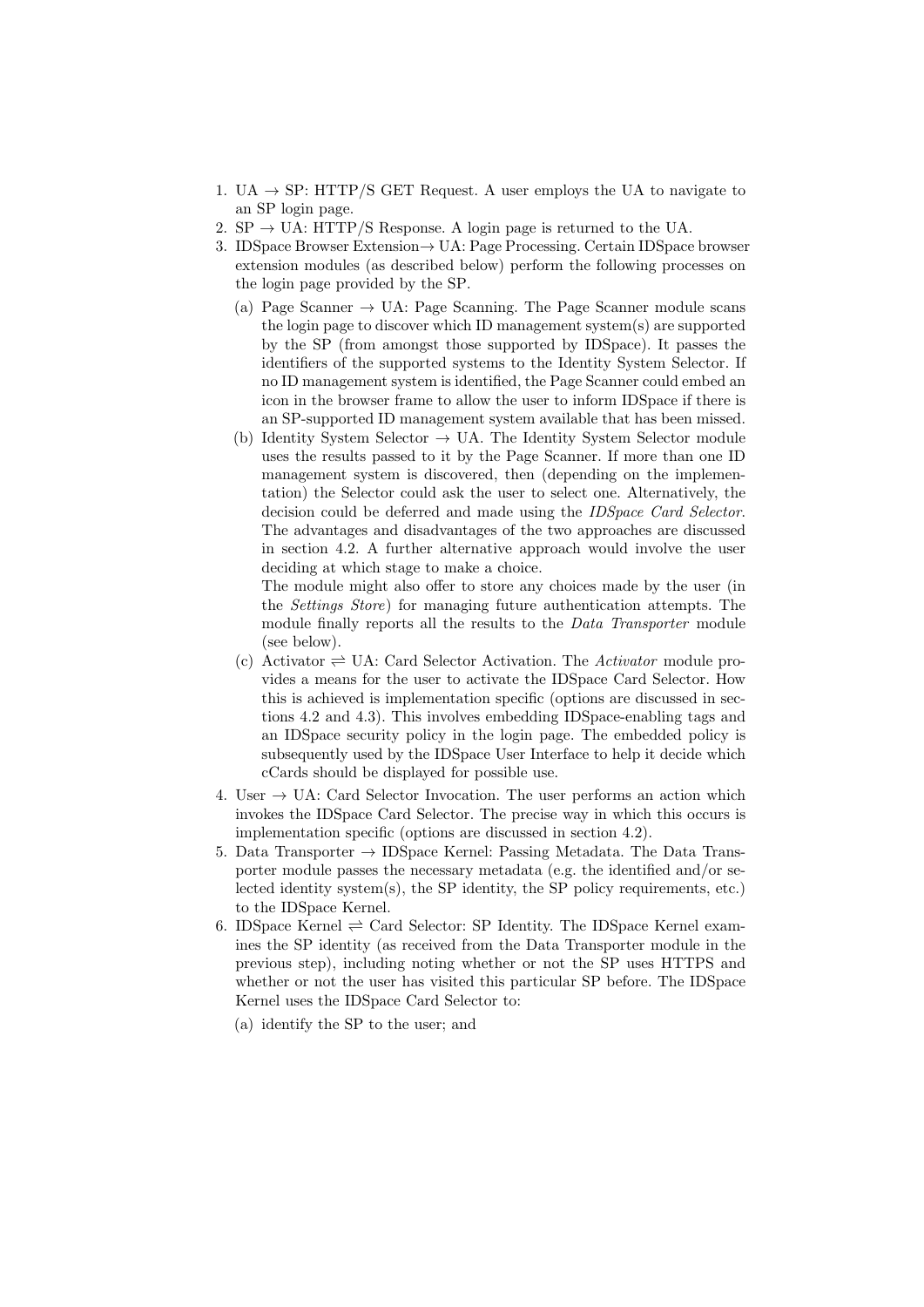(b) ask the user whether to continue or terminate the protocol.

Depending on the user answer, IDSpace either continues or terminates the protocol. To assist in user decision-making, the Card Selector could indicate key security-relevant features of the SP to the user, e.g. using visual cues. In particular, it could indicate whether or not the SP:

- **–** uses HTTPS;
- **–** possesses an extended evaluation certificate;
- **–** has been visited before; and/or
- **–** requires a large number of, or particularly sensitive, user attributes.

The Card Selector could also offer the user a recommendation as to whether or not to continue, based on user policy settings and the SP's security properties.

- 7. IDSpace Kernel *⇀↽* IDSpace Components. The IDSpace Kernel evaluates the received metadata in order to learn which actions to take. If the user has already chosen an ID management system, then the following processes take place.
	- (a) IDSpace Kernel  $\Rightarrow$  cCard Store: cCards Retrieval. The IDSpace Kernel retrieves the appropriate cCards (possibly none) by comparing the received metadata with the available cards. Note that the retrieved cards are specific to the user-selected ID management system.
	- (b) IDSpace Kernel *→* Selector: Displaying cCards. The IDSpace Kernel passes the retrieved cCards to the Card Selector so that they can be displayed to the user. cCards previously used with this SP (if any) could be displayed more prominently than the others.

If the user has not yet chosen an ID management system, then the following processes take place.

- (a) IDSpace Kernel  $\Rightarrow$  cCard Store: cCard Retrieval. The IDSpace Kernel retrieves the appropriate cCard(s) by comparing the received metadata with the available cards. Note that cards will be retrieved for all the SP-supported ID management systems.
- (b) IDSpace Kernel *→* Card Selector: Displaying SP-supported ID Management Systems + cCards. The Kernel passes the SP-supported ID management systems, along with the matching cCards (if any), to the Card Selector to be displayed to the user. The Card Selector displays the list of supported ID management systems, together with the available cCards, indicating which cards have been used previously with this SP (it could also indicate which ID management systems have been previously used with this SP).

Depending on the implementation and the number of systems and cards to be displayed, the Card Selector might only display the cards previously used. In such a case it would need to indicate that other cards are also available, and would need to provide a means to retrieve them.

In both cases, the Card Selector should also allow the user to create a new local cCard (if the relevant ID management system supports such cards).

8. User *→* Card Selector: Selecting/Creating cCards. The user selects (or creates) a cCard.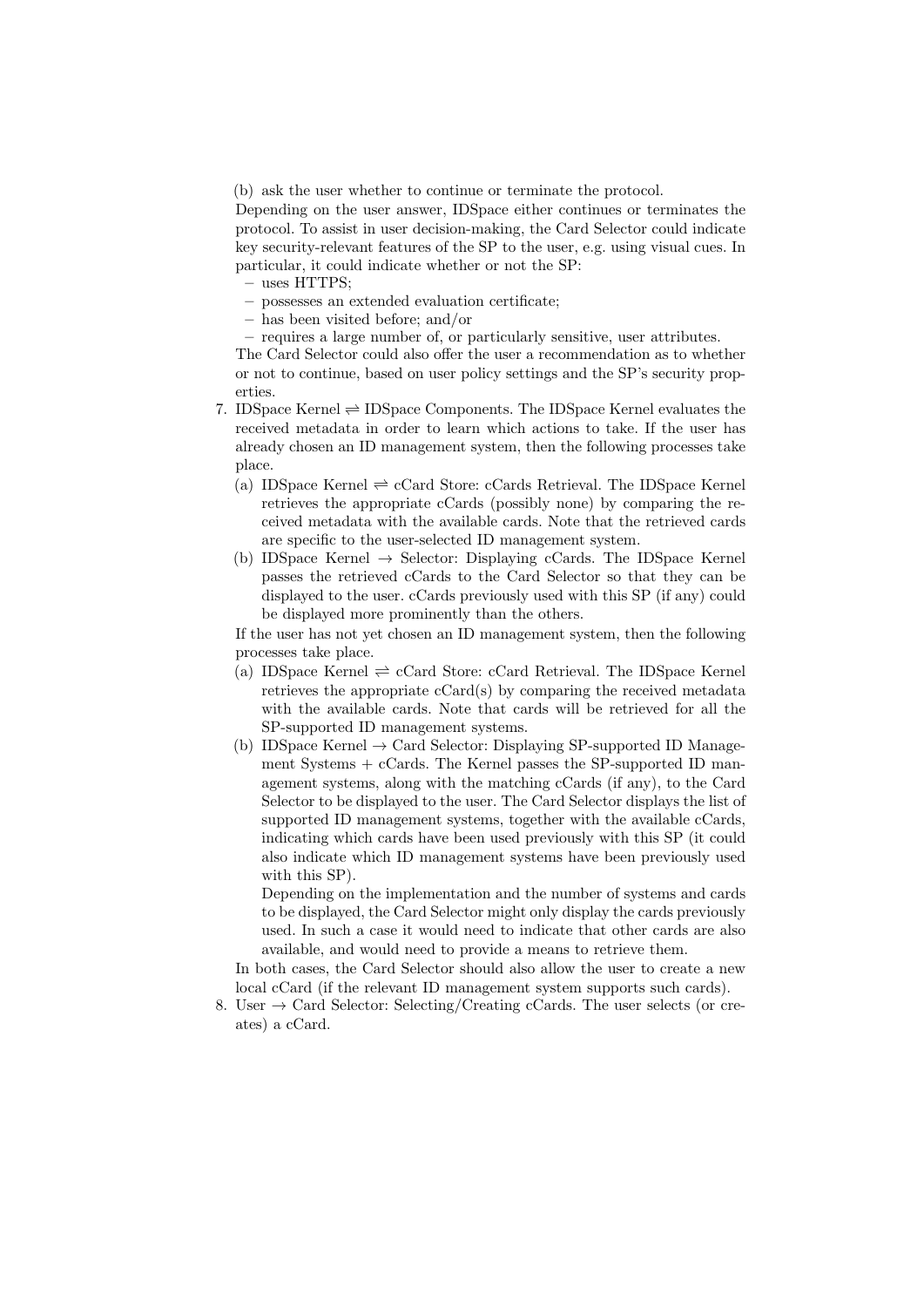- 9. Card Selector *→* IDSpace Kernel: User Action Results. The Card Selector reports the results of the user actions back to the IDSpace Kernel.
- 10. IDSpace Kernel *⇀↽* IDSpace Components. The IDSpace Kernel evaluates the results received from the Card Selector, and takes the appropriate steps. If the user has chosen to select an existing cCard, then the following processes take place.
	- (a) The IDSpace Kernel determines whether an IdP (local or remote) needs to be contacted. If not, control is passed to step 13. If so, the protocol continues.
	- (b) The IDSpace Kernel determines the IdP (local or remote) that must be contacted in order to enable the user to obtain the identity token required by the SP. This also includes determining the nature of the information regarding the user (e.g. login credentials) that must be supplied to this IdP.
	- (c) IDSpace Kernel  $\Rightarrow$  Card Selector: Display IdP Identity. If this IdP has not previously been used, or if it does not use HTTPS, the IDSpace Kernel uses the Card Selector to obtain user consent before sending the IdP any information. This step is designed to mitigate the risks of phishing attacks. In such a case the Card Selector reports the user response back to the Kernel.
	- (d) If user consent has been obtained, the Kernel now passes a token request to the IdP. The token request may have been received from the SP, or, if necessary, the IDSpace Kernel creates the request.

If the user has chosen to create a local cCard, the following processes take place.

- (a) IDSpace Kernel  $\Rightarrow$  Selector GUI. The Kernel invokes a special Card Selector window to allow the user to enter the necessary data. This would typically include allowing the user to personalise the cCard, e.g. uploading a card image, entering a card name, etc. Such steps would enable the card to be readily recognisable.
- (b) IDSpace Kernel  $\Rightarrow$  Card Creation Module (in the LIP): Card Creation. The Kernel instructs the Card Creation module to create an XML-based cCard using the user-inserted data. The Card Creation module returns the newly-created card to the Kernel.
- (c) IDSpace Kernel *⇀↽* cCard Storage Module: Card Storage. The Kernel sends the cCard to the Card Storage module for permanent storage; the Card Storage module reports back to the Kernel whether or not the operation has been successful.
- (d) IDSpace Kernel  $\rightleftharpoons$  Card Selector. The Kernel treats the newly-created cCard as a user-selected cCard and step 10a repeats.
- 11. IDSpace Kernel *⇀↽* IdP. One of the following processes takes place, depending on whether the selected IdP is local or remote.
	- **–** If a remote IdP is selected, and if such information is required by the IdP (and is not already stored by IDSpace) then the IDSpace Kernel prompts the user to enter the relevant IdP credentials using a special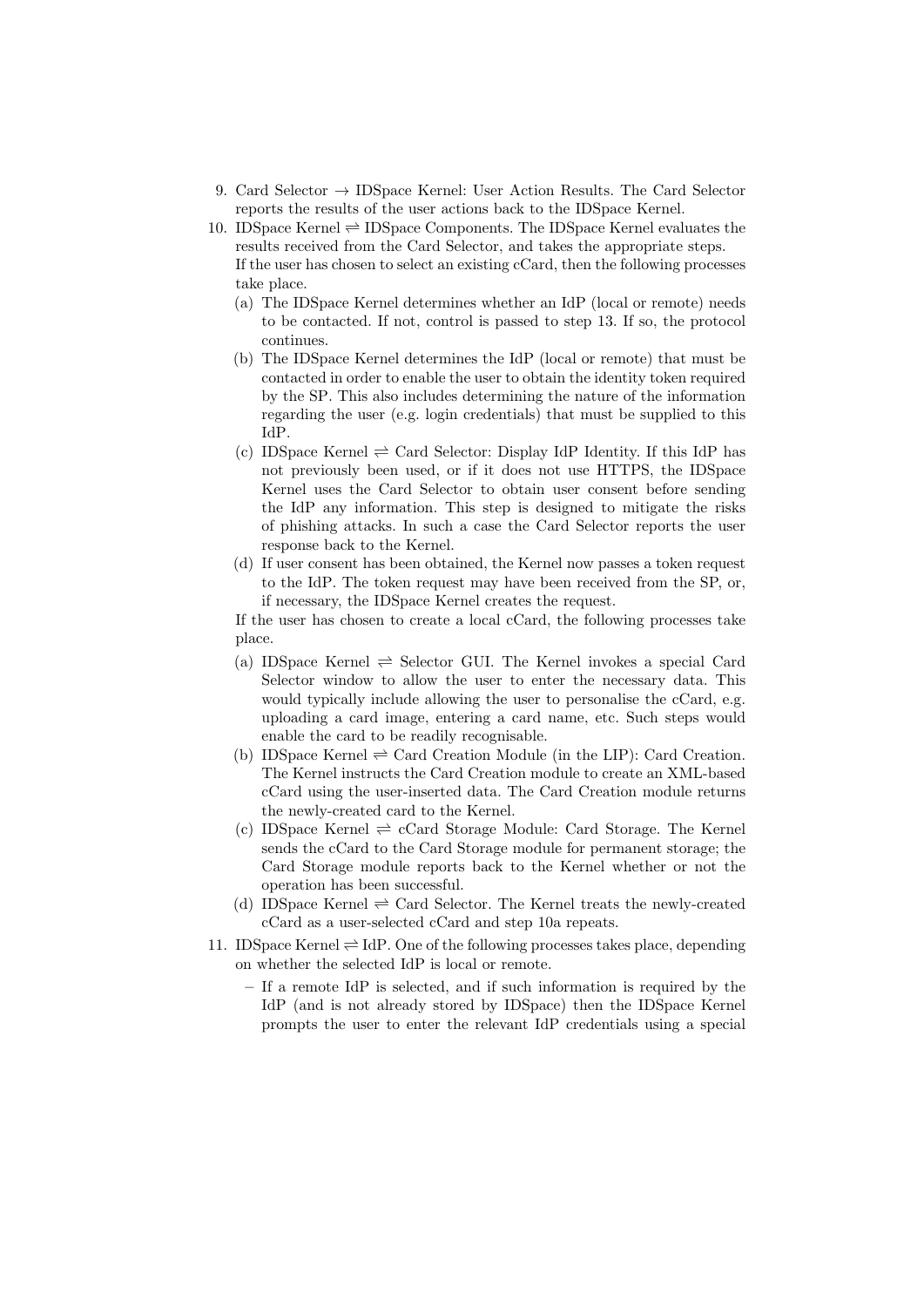credential screen. If this fails, e.g. if the Kernel does not support the IdP authentication method, or if the user-selected ID management system dictates that the UA must be redirected to the IdP, then the Kernel redirects the UA (web browser) to the remote IdP along with an authentication request. In the latter case the IdP can authenticate the user directly using an authentication method of its choice.

- If user authentication is successful, the IdP issues an identity token.
- **–** If a local IdP is selected, then the Kernel constructs a token request and sends it to the LIP. The LIP responds with an appropriate identity token.
- 12. Token Displayer Module  $\rightleftharpoons$  User. If an ID management system other than CardSpace is in use, then the Token Displayer module intercepts, analyses, and displays information about the identity token before releasing it to the SP, and seeks user consent for release. If consent is denied, then the protocol is terminated. Note that this assumes that the token is not end-to-end encrypted to the SP and that it is not sent via a direct IdP-SP channel. If CardSpace is in use, then the CardSpace IdP will send back a display token along with the real token, which the Kernel can instruct the Card Selector to display to the user, prior to obtaining user consent.
- 13. IDSpace Kernel *→* UA *→* SP: Passing Identity Token. The identity token is passed to the UA, which forwards it to the SP.
- 14. SP *→* User: Grant/Deny Access. The SP validates the token, and, if satisfied, grants access to the user.

# **6 Mapping Specific Protocol Architectures onto IDSpace**

ID management systems can be classified according to how the SP communicates via the client with the IdP. There are two main ways in which this can be achieved, namely by using an HTTP redirect or involving an active client.

- 1. **Redirect-based Systems**. In such a scheme, the UA is redirected by an SP to an IdP (and vice versa). In such a case the UA is essentially passive, and does not need to be aware of the ID management system in use. One major disadvantage is that a malicious SP can redirect the UA to a malicious IdP impersonating an expected IdP (e.g. to fraudulently obtain user credentials). Example systems of this type include OpenID, Liberty (browser-post profile), Shibboleth, and Facebook Connect.
- 2. **Active Client-based Systems**. In schemes of this type, the UA must incorporate an 'active client', which acts as an intermediary between SPs and IdPs, and which must be aware of the ID management system in use. Typically all communications between an SP and an IdP occur via this active client, and there is no need for direct SP-IdP communication. Depending on the details of the system in use, the active client can prompt the user to select a digital identity, choose an IdP, review (and perhaps modify) an identity token created by the IdP, and approve a transaction. Phishing attacks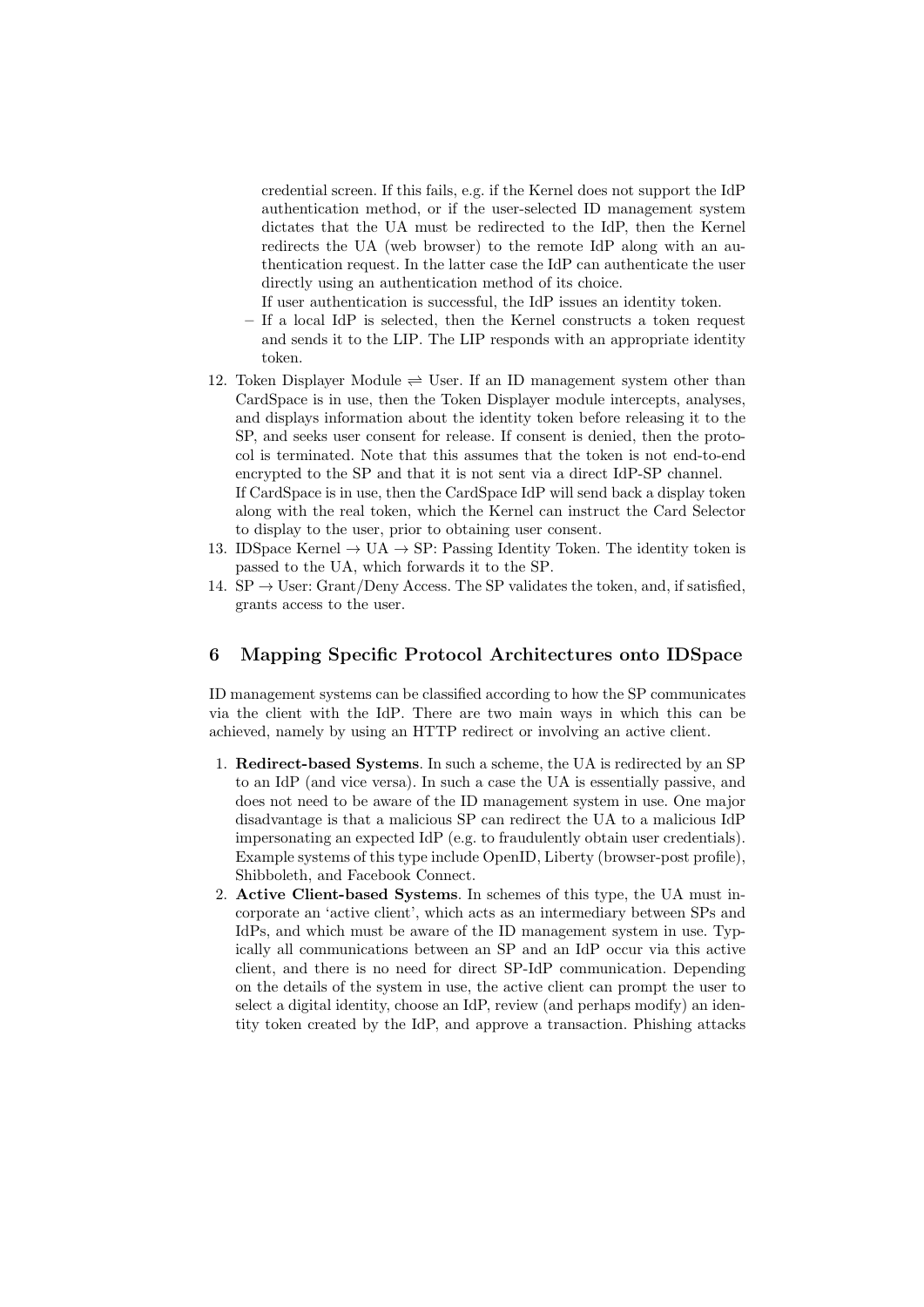are mitigated since an SP cannot redirect the UA to an IdP of its choosing. The active client can also provide a consistent user experience, and its existence helps to give the user a greater degree of control. Examples include CardSpace and Liberty (when using a Liberty-enabled client (LEC)).

We now describe how two specific examples of ID management systems can be mapped onto the IDSpace architecture. We consider OpenID [7, 8] and Liberty (using a LEC) [20] since they are widely discussed examples of the above two models. We also briefly look at CardSpace support. These descriptions are intended as examples; this is not the only way in which the systems concerned could be supported using IDSpace.

#### **6.1 IDSpace and OpenID**

**cCards** Either prior to, or during, use of IDSpace, the user must create an OpenID-specific cCard. This cCard must contain one required field, and may also contain one optional field, as follows.

- 1. The single **required field** must contain the user's OpenID.
- 2. The **optional field** contains the identifier of the user's OpenID IdP.

The cCard contains a unique, OpenID-specific identifier, and is stored in the secure cCard store, possibly in an OpenID-specific location (e.g. to allow faster look-up/retrieval).

**Protocol** We now describe one way in which IDSpace could support OpenID. Steps 3b, 4–9, 10a–d (second series), 13 and 14 of the IDSpace-OpenID-specific protocol are the same as steps 3b, 4–9, 10a–d (second series), 13 and 14, respectively, of the generic IDSpace protocol given in section 5.2, and hence are not described here. Whenever prompted to select/create/import a cCard, it is assumed that the user will select/create/import an OpenID-specific cCard.

- 1. UA *→* SP: HTTP/S GET Request. A user navigates to an OpenID-enabled SP.
- 2.  $SP \rightarrow UA$ : HTTP/S Response. A login page is returned containing an OpenID form.
- 3. IDSpace Browser Extension*→* UA: Page Processing. The browser extension performs the following processes on the login page provided by the SP.
	- (a) Page Scanner Module *→* UA: Page Scanning. The Page Scanner module searches the login page for an OpenID login form; such a form can be identified by searching for an input field named 'openid url' and/or 'openid identifier'. (The Page Scanner module also scans the page for triggers for any other ID management systems supported by IDSpace.) Finally, the module passes the search results to the Identity System Selection module.
	- (c) Activator  $\Rightarrow$  UA: Selector Activation. The *Activator* module performs the following processes.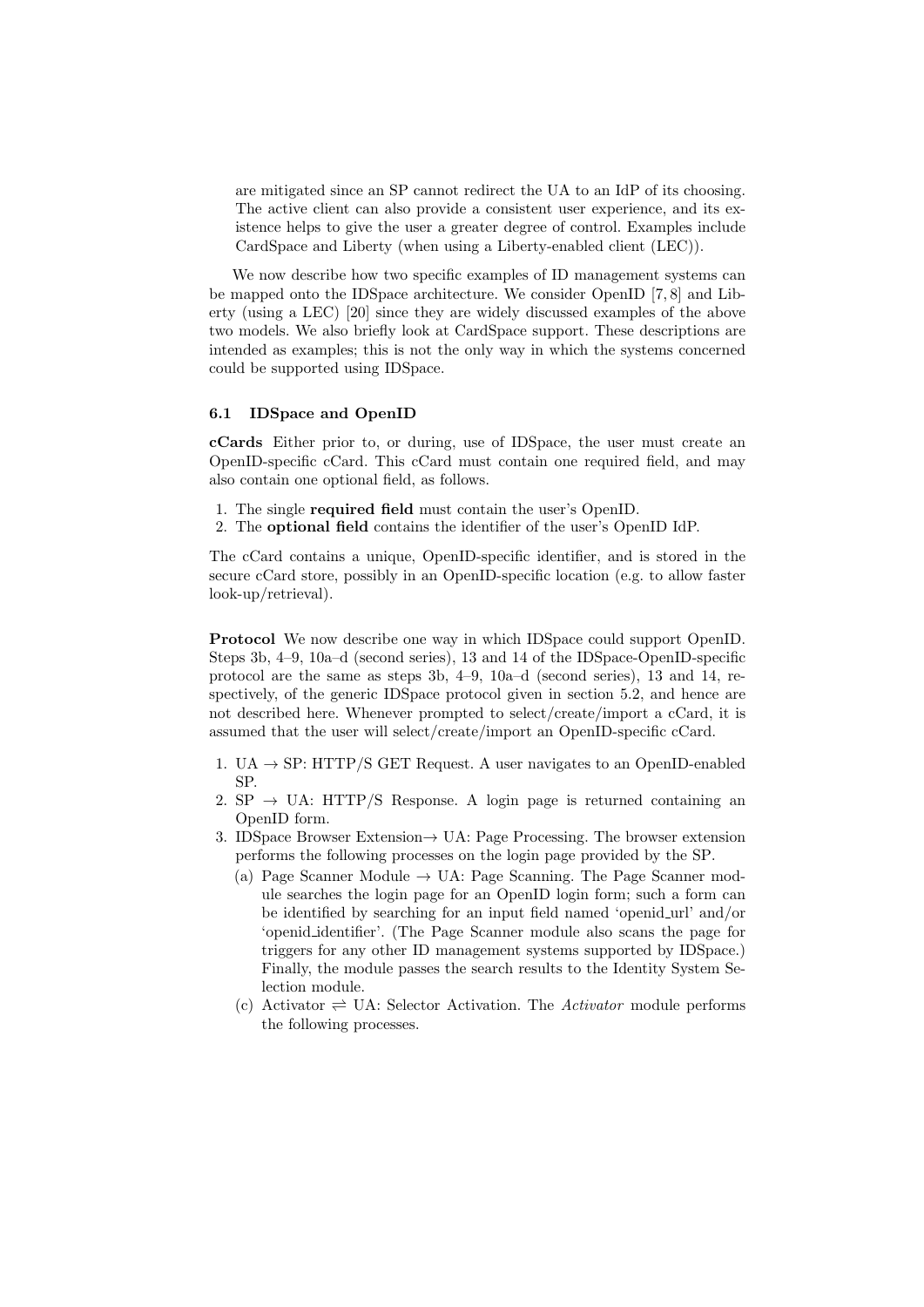- i. It embeds IDSpace-enabling tags in the SP-provided login page, including a security policy statement in the format required by IDSpace. This policy statement must request OpenID-specific cCards.
- ii. It adds a special function to the SP-provided login page to intercept the identity token that will later be returned by the IDSpace Kernel.
- iii. It employs certain (implementation-dependent) means to enable the user to activate the IDSpace Card Selector (see sections 4.2 and 4.3); e.g. it might cause a special icon to appear above the submit button with the property that clicking this icon invokes the selector.
- 10. IDSpace Kernel *⇀↽* IDSpace Components. The IDSpace Kernel evaluates the results (as provided by the Card Selector) in order to take appropriate actions. If the user has chosen to select an existing OpenID-specific cCard, then the following steps are performed.
	- (a) The IDSpace Kernel retrieves the cCard and passes it to the UA.
	- (b) The Browser Extension parses the received cCard, retrieving the value of the user's OpenID and (if present) the OpenID IdP.
	- (c) The Browser Extension temporarily stores the OpenID IdP value.
	- (d) The Browser Extension adds the user's OpenID identifier to the OpenID form, and submits the form back to the SP.
	- (e) The SP performs an IdP discovery process. Once the OpenID IdP has been discovered, the SP generates an OpenID authentication request and attempts to redirect the user's browser to the IdP.
	- (f) The Browser Extension intercepts the SP-initiated OpenID authentication request, and compares the value of the OpenID IdP in this request with the OpenID IdP value it stored in step 10c. If they match, the process continues (with redirection of the UA to the IdP). If not, the Browser Extension could either terminate or warn the user of a possible phishing threat and ask whether or not to continue.
	- (g) From this point on, OpenID operates as it would do in the absence of IDSpace, except for the final check in step 12 (see also the discussion below). In particular the user experience is OpenID-specific, and the user will see the OpenID IdP's authentication page.
- 11. OpenID IdP  $\rightleftharpoons$  User. If necessary (authentication may be unnecessary if an IdP-user session already exists), the OpenID IdP authenticates the user. If successful, the OpenID IdP requests permission from the user to send the OpenID assertion token to the SP.
- 12. Token Displayer *⇀↽* User. When the OpenID IdP attempts to redirect the UA back to the SP, the Token Displayer module intercepts, analyses, and displays the OpenID identity token to the user before releasing it to the SP. If user consent is obtained, then the protocol continues; otherwise it terminates. Note that this is possible since the OpenID token provided by the IdP is not encrypted.

The above example describes only a partial integration of OpenID with IDSpace. We believe it is possible to replace direct authentication of the user by the OpenID IdP with a process mediated by IDSpace (specifically using the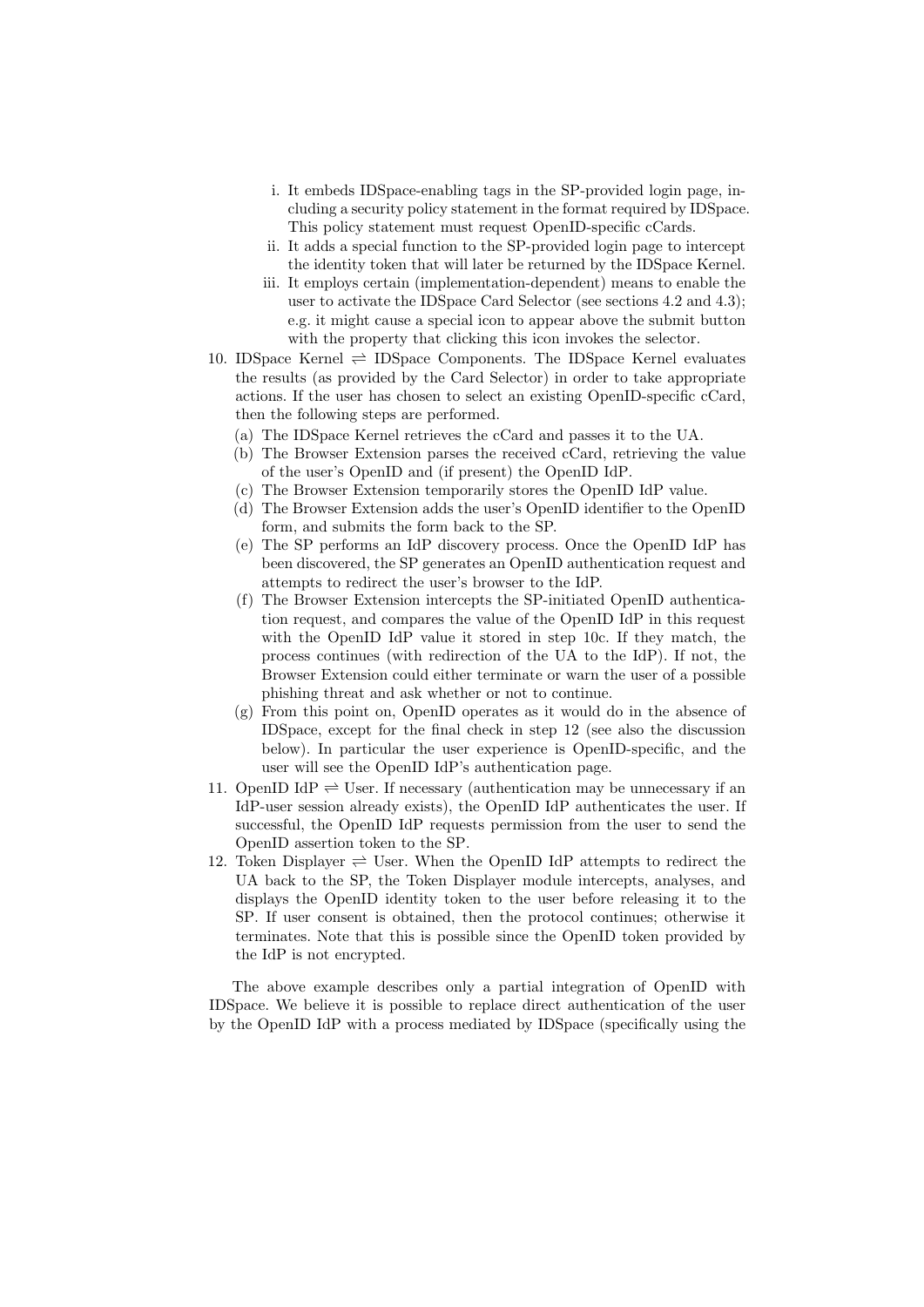*IdP Auth* module). This would enhance the user experience by making the user authentication process consistent across different ID management systems. However, whilst the system described above has been successfully prototyped, the latter enhancement has not been implemented, and hence its practicality remains untested.

### **6.2 IDSpace and Liberty (LEC)**

**LECcards** Either prior to, or during, use of IDSpace, the user must create a Liberty-specific cCard. This cCard must contain one required field, and may also contain one or more optional fields, as follows.

- 1. The single **required field** must contain the identifier of the user's Liberty IdP.
- 2. The **optional field(s)**, could contain other alternative 'backup' Liberty IdPs.

The cCard contains a unique, LEC-specific identifier, and is stored in the secure cCard store, possibly in a Liberty (LEC)-specific location (e.g. to allow faster look-up/retrieval).

**IdP Auth Functionality** The *IdP Auth* module is part of the client software. When supporting Liberty (LEC profile) its functionality includes the ability to handle token requests in Liberty format (received from Liberty SPs and sent to Liberty IdPs) and also the means to parse and process token messages received from a Liberty IdP. It makes use of the *Networker* module to communicate with the IdP and SP.

**Protocol** We now describe one way in which IDSpace could act as a Liberty client.

Steps 3(b,c), 4–9, 10a–d (second series), 13 and 14 of the IDSpace-LECspecific protocol are the same as steps  $3(b,c)$ ,  $4-9$ ,  $10a-d$  (second series), 13 and 14, respectively, of the generic IDSpace protocol given in section 5.2, and hence are not described here. Whenever prompted to select/create/import a cCard, it is assumed that the user will select/create/import a Liberty-specific cCard.

- 1. UA *→* SP: HTTP/S GET Request. A user navigates to a LEC-enabled SP.
- 2. SP *→* UA: HTTP/S Response. A login page is returned containing an option (e.g. a button, link, or image) to use Liberty (we use Liberty here and below to mean Liberty using the LEC profile).
- 3. IDSpace Browser Extension*→* UA: Page Processing. The Browser Extension performs the following processes on the login page provided by the SP.
	- (a) Page Scanner Module *→* UA: Page Scanning. The Page Scanner module searches the login page for a distinguishing feature that indicates support for Liberty. (The Page Scanner module also scans the page for triggers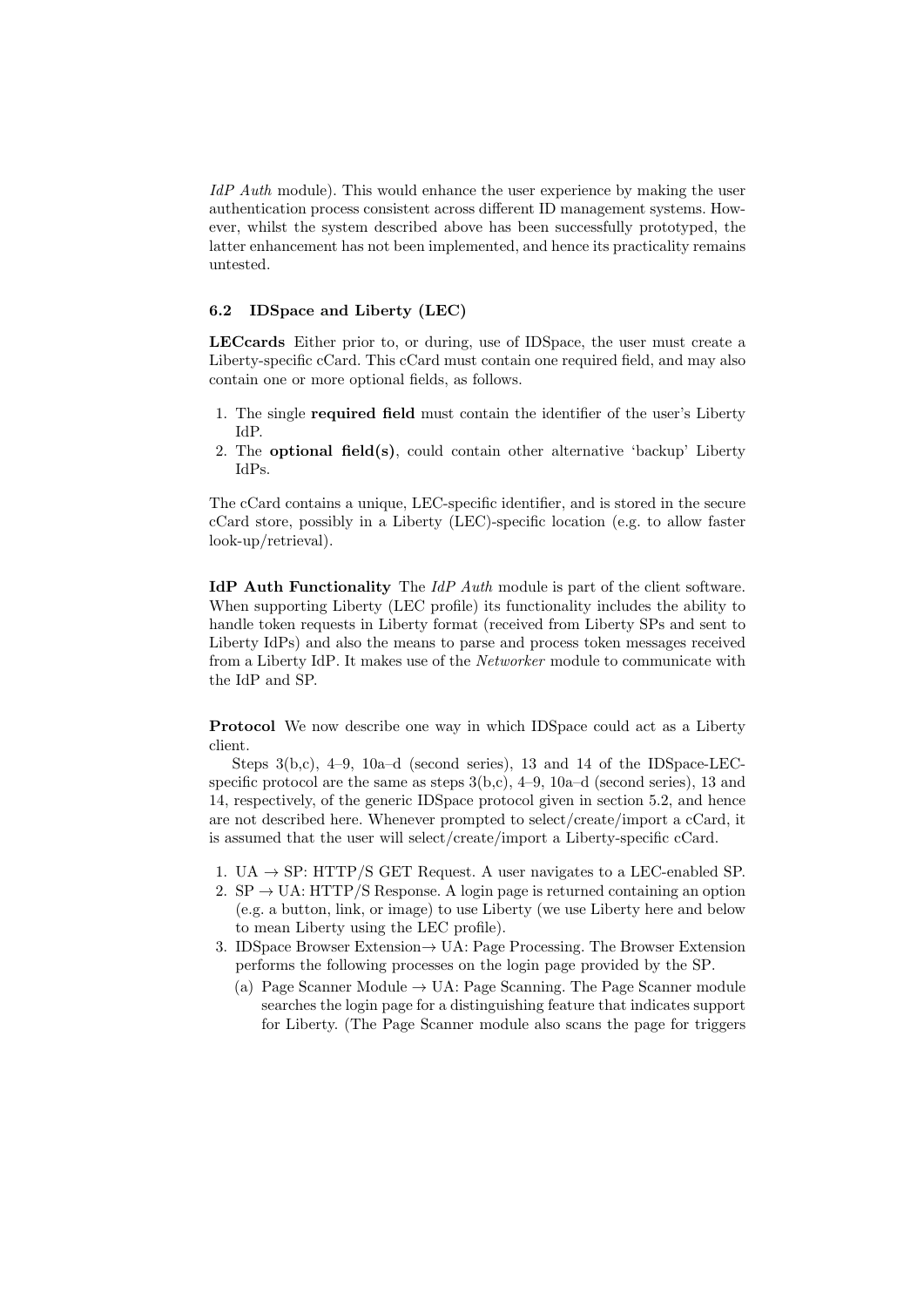for any other ID management systems currently supported by IDSpace.) Finally, the module passes the search results to the Identity System Selection module.

- 10. IDSpace Kernel *⇀↽* IDSpace Components. The IDSpace Kernel evaluates the search results (as provided by the Card Selector) in order to take appropriate actions. If the user has chosen to select an existing Liberty-specific cCard, then the following steps are performed.
	- (a) The IDSpace Kernel retrieves the cCard, and passes it to the *IdP Auth* module.
	- (b) The IdP Auth module parses the received cCard, retrieving the values of the LEC IdP(s) and temporarily stores them.
	- (c) IDSpace IdP Auth *→* SP: HTTP Request. The IdP Auth module issues an HTTP request to the SP containing a Liberty-enabled header (or with a Liberty-enabled entry in the *User-Agent* header).
	- (d) SP *→* IdP Auth: HTTP Response + Authentication Request. The SP generates a Liberty authentication request and sends it to the IdP Auth module in the body of the HTTP response. The SP could choose to include a list of IdPs it knows about in the request.
	- (e) The IdP Auth compares the received list of IdPs (if present) with the LEC  $\text{IdP(s)}$  retrieved from the selected cCard. If there is a non-empty intersection, then a cCard-specified IdP is contacted (this shall be the 'primary' IdP if possible); if not, then either the protocol terminates or the user could be asked to choose an IdP from amongst those in the SP list. The user could also be offered the choice to store the selected IdP (in the *Settings Store*) for future authentication attempts. If the SP does not specify a list of IdPs, then the cCard-associated IdP is contacted.
	- (f) IdP Auth *→* IdP: Authentication Request. The IdP Auth module issues an HTTP POST to submit a SOAP-based [21] Liberty authentication request message to the appropriate IdP. Note that this request must contain the authentication request as received from the SP.
- 11. Liberty IdP  $\rightleftharpoons$  User. If necessary, the IdP authenticates the user. Ideally this process would be mediated by the IDSpace system (using the *IdP Auth* module), in order to provide a user experience that is consistent across ID management systems. If successful, the IdP generates a SOAP-based, signed Liberty authentication response message and sends it to the IdP Auth module via an SSL/TLS channel.
- 12. Token Displayer  $\Rightarrow$  User. If the token is not end-to-end encrypted, the Token Displayer module displays the token and requests user consent to proceed. If consent is granted, the protocol continues; otherwise it terminates.

#### **6.3 IDSpace and CardSpace**

During or prior to use of IDSpace, the user must create a CardSpace-specific cCard (using the LIP) and/or import a CardSpace-managed InfoCard. The IDSpace generic protocol given in section 5.2, excluding step 12, could then be used to provide the functionality of CardSpace [12, 13].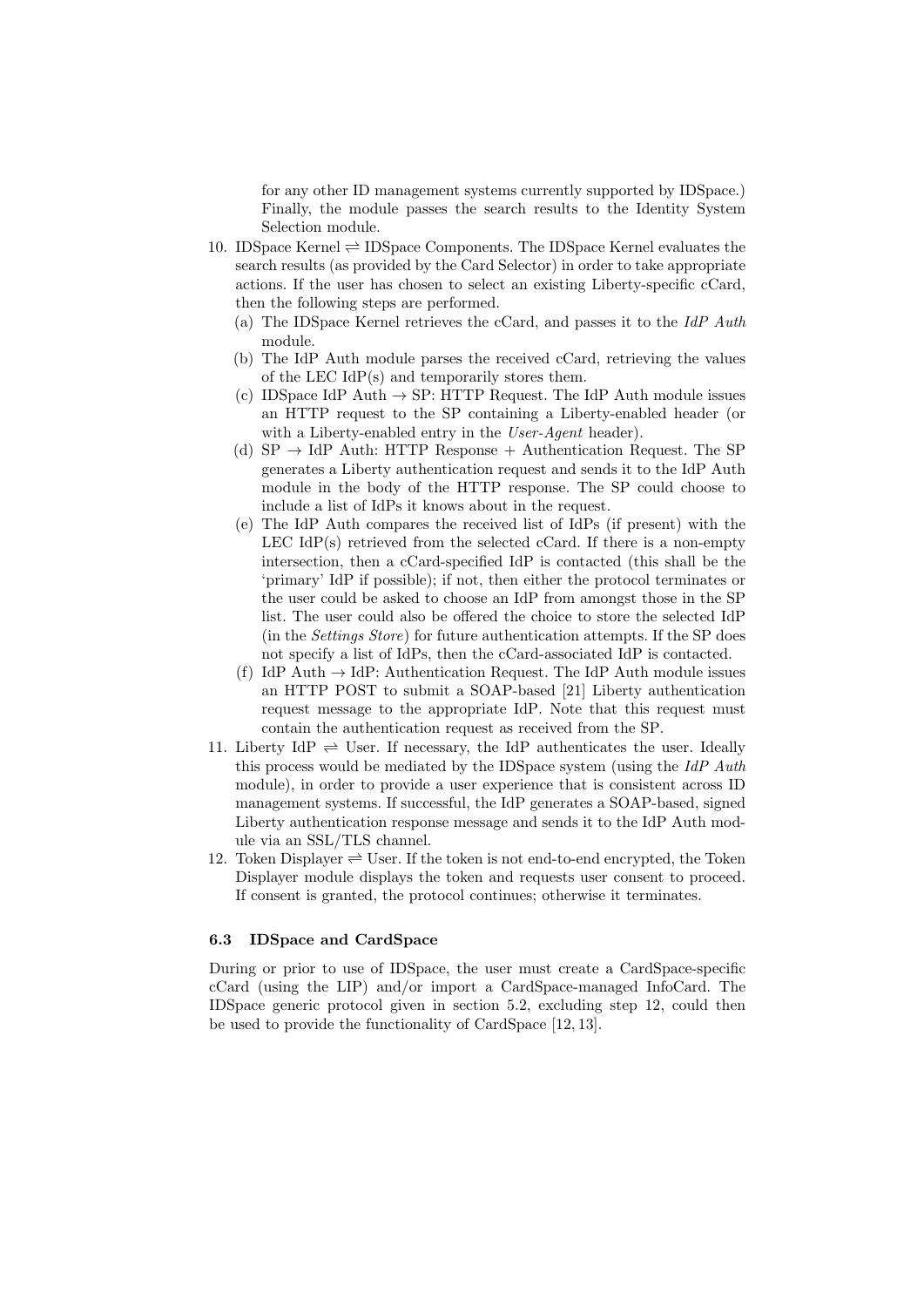# **7 Concluding remarks**

We have described an architecture for a client-based, platform-independent, protocol-agnostic ID management tool that operates in conjunction with a client web browser. A tool conforming to the architecture provides a user-intuitive means of managing digital identities and credentials for all user web activities.

## **7.1 Relationship to the Prior Art**

**CardSpace and Higgins** The Microsoft CardSpace system shares certain features in common with IDSpace. In particular, it too is client-based and operates in conjunction with a web browser. However, CardSpace requires the IdPs and SPs to implement a specific set of protocols for inter-communication (we refer to these as the 'CardSpace protocols', although many are based on WS-\* standards). Although CardSpace supports a wide range of security token formats, these tokens must be sent using a very specific protocol suite.

This gives rise to a classic 'chicken and egg problem' — without an established identity infrastructure of IdPs, there is no (or little) incentive for SPs to make the changes necessary to support CardSpace. Similarly, without any customer SPs, there is no (or little) incentive to set up a CardSpace-specific IdP infrastructure.

By contrast, IDSpace gives the convenience and intuitive user experience of CardSpace, without requiring SPs and IdPs to change the way they work. That is, IDSpace enables convenient and more secure operation by end users, without any changes to the existing identity infrastructures or service providers. Moreover, once deployed, IDSpace will enable much simpler deployment of more sophisticated systems such as the CardSpace protocols (and the many other systems currently emerging).

The Higgins system (which originated with the goal of providing CardSpacelike functionality on non-Windows platforms) has somewhat similar objectives to IDSpace.

**Other Schemes** In previous work [22, 23] we have described how to build browser extensions which enable CardSpace/Higgins selectors to support password management without requiring any changes to the SPs or to the identity selector. Operational, open-source prototypes<sup>5</sup> have also been described. These prototypes demonstrate the workability of certain aspects of the IDSpace system.

# **7.2 Novel Features**

The main novel feature of IDSpace, as intimated above, is the proposal of an architecture for a client-based system which supports multiple ID management systems transparently to SPs and IdPs. That is, it combines the convenience and

 $^5$  http://iescripts.org/view-scripts-808p1.htm and/or http://sourceforge. net/projects/passcard/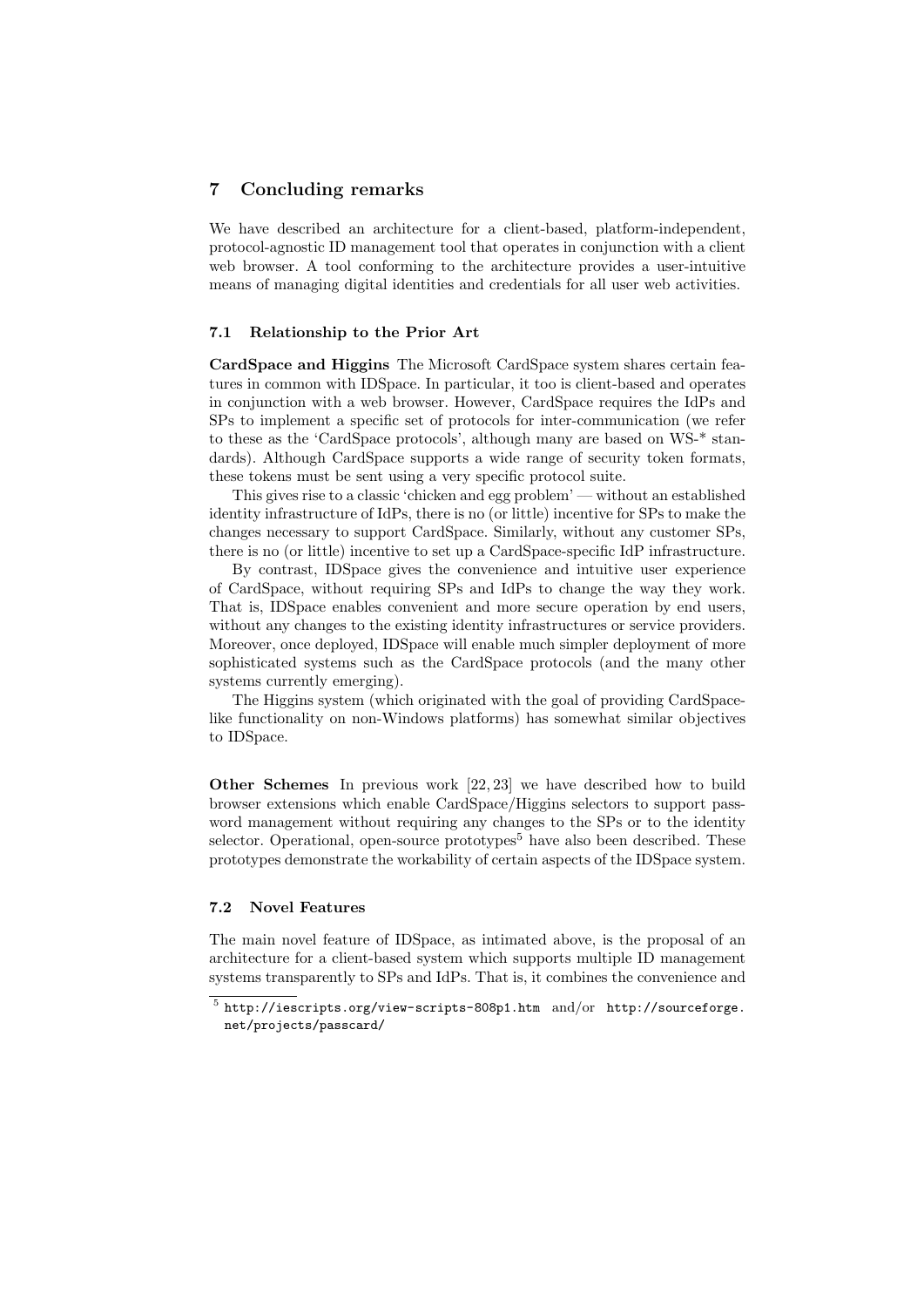intuitiveness of the CardSpace user interface with support for multiple systems, without requiring any changes to existing SPs and IdPs. To our knowledge, the only previous work permitting client-based support for multiple ID management systems requires the SPs and IdPs to adopt new protocols.

The IDSpace architecture incorporates novel components, including the *Page Scanner*, *Activator*, *Identity System Selector* and *Token Displayer*, which are not found in the CardSpace or Higgins architectures. While much simpler versions of some of these novel components (notably the Page Scanner and Activator) have previously been described,  $[22-26]$ , they have only been discussed in very specific contexts, and not in the general way in which they are used in IDSpace. Key elements of the architecture have been successfully prototyped.

#### **7.3 Future Work**

Our main initial goal is to complete an operational prototype of IDSpace, which we plan to make available for public scrutiny and testing. We intend that the initial version should support all the ID management systems discussed in this paper.

A variety of future directions for this research present themselves, a few of which we briefly mention.

- **–** Apart from the ID management schemes mentioned previously, it would also be desirable if IDSpace could provide support for protocols providing a high degree of privacy protection for end users, notably U-Prove [27] and idemix [28]. This remains a topic of ongoing research.
- **–** In previous work [25, 29], we have investigated using a client-based tool to support interoperation between different ID management systems, and a series of prototypes have been developed. It would be attractive (and straightforward) to build this functionality into an IDSpace implementation.
- **–** Finally, in future work we intend to study variants of the architecture presented here to further enhance the security and privacy of user authorisation, whilst maintaining transparency to third parties.

# **References**

- 1. Herley, C., van Oorschot, P.C., Patrick, A.S.: Passwords: If we're so smart, why are we still using them? In Dingledine, R., Golle, P., eds.: Financial Cryptography and Data Security, 13th International Conference, FC 2009, Accra Beach, Barbados, February 23–26, 2009. Revised Selected Papers. Volume 5628 of Lecture Notes in Computer Science, Springer-Verlag, Berlin (2009) 230–237
- 2. Adams, C., Lloyd, S.: Understanding PKI: Concepts, Standards, and Deployment Considerations. 2nd edn. Addison-Wesley (2002)
- 3. Alrodhan, W.: Privacy and Practicality of Identity Management Systems: Academic Overview. VDM Verlag Dr. Müller GmbH, Germany (2011)
- 4. Bertino, E., Takahashi, K.: Identity Management: Concepts, Technologies, and Systems. Artech House Publishers, Norwood, MA (2011)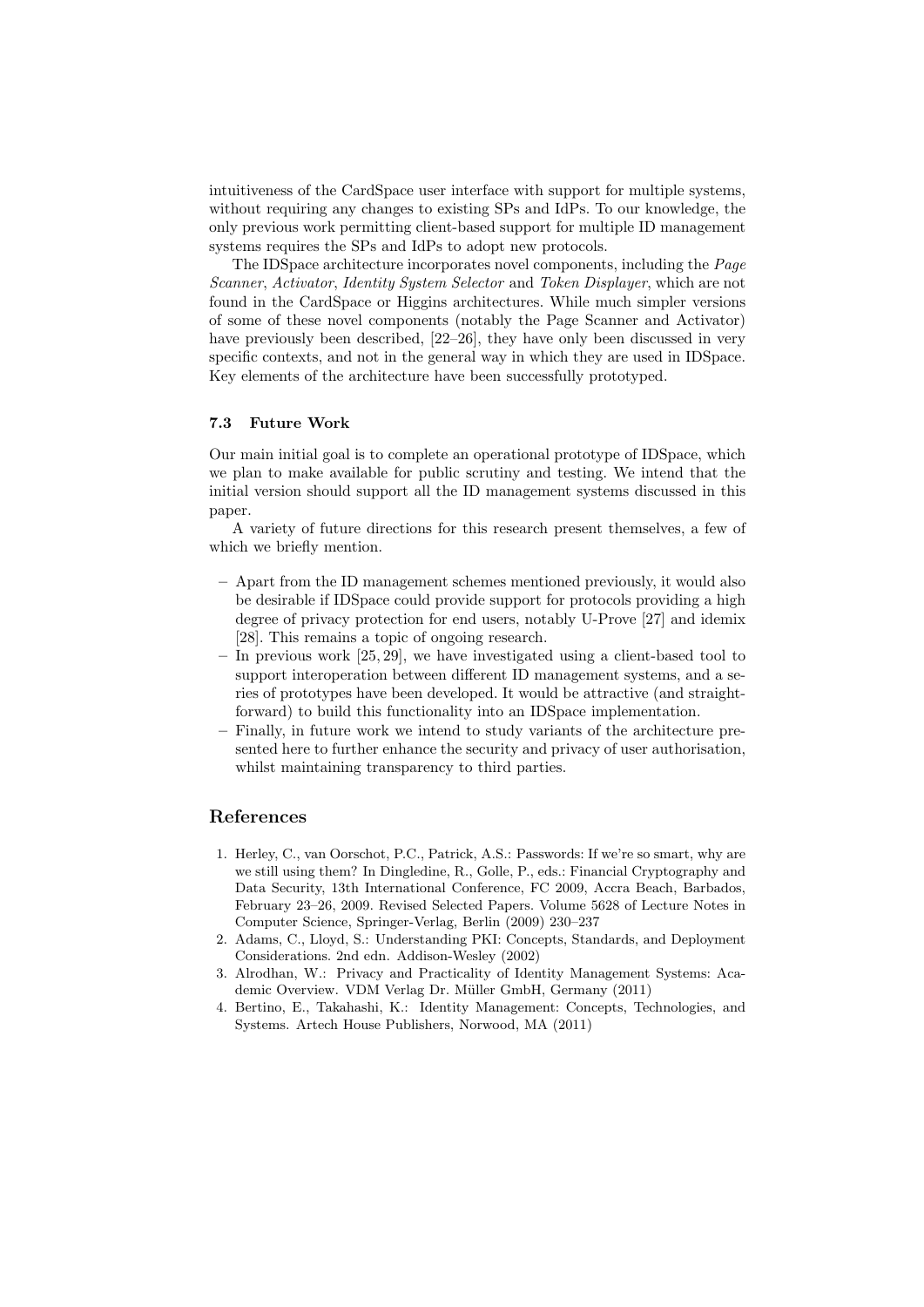- 5. Williamson, G., Yip, D., Sharoni, I., Spaulding, K.: Identity Management: A Primer. MC Press, Big Sandy, TX (2009)
- 6. Windley, P.J.: Digital Identity. O'Reilly Media, Sebastopol, CA (2005)
- 7. Recordon, D., Rae, L., Messina, C.: OpenID: The Definitive Guide. O'Reilly Media, Sebastopol, CA (2010)
- 8. Surhone, L.M., Timpledon, M.T., Marseken, S.F., eds.: OpenID: Authentication, Login, Service, Digital Identity, Password, User, Software System, List of OpenID Providers, Yadis, Shared Secret. Betascript Publishing (2010)
- 9. Surhone, L.M., Timpledon, M.T., Marsaken, S.F.: Security Assertion Markup Language: Security Domain, Single Sign-on, Identity Management, Access Control, OASIS, Liberty Alliance, SAML 1.1, SAML 2.0. Betascript Publishing (2010)
- 10. Internet2: Shibboleth Architecture Technical Overview. (2005)
- 11. Internet2: Shibboleth Architecture Protocols and Profiles. (2005)
- 12. Bertocci, V., Serack, G., Baker, C.: Understanding Windows CardSpace: An Introduction to the Concepts and Challenges of Digital Identities. Addison-Wesley, Reading, MA (2008)
- 13. Mercuri, M.: Beginning Information Cards and CardSpace: From Novice to Professional. Apress, New York, NY (2007)
- 14. IETF: Internet draft-ietf-oauth-v2-20: The OAuth 2.0 Authorization Protocol. (2011)
- 15. Leach, J.: Improving user security behaviour. Computers & Security **22** (2003) 685–692
- 16. OASIS: Identity Metasystem Interoperability Version 1.0 (IMI 1.0). (2009)
- 17. Liberty Alliance Project: Liberty ID-FF protocols and schema specification. (2005)
- 18. Crowley, M.: Pro Internet Explorer 8 & 9 Development: Developing Powerful Applications For The Next Generation Of IE. Apress, New York, NY (2010)
- 19. Gallery, E.: An overview of trusted computing technology. In Mitchell, C.J., ed.: Trusted Computing. IEE Press, London (2005) 29–114
- 20. Liberty Alliance Project: Liberty ID-FF bindings and profiles specification. (2004)
- 21. W3C: W3C Recommendation: SOAP Version 1.2 Part 1: Messaging Framework. (2007)
- 22. Al-Sinani, H.S., Mitchell, C.J.: Implementing PassCard a CardSpace-based password manager. Technical Report RHUL-MA-2010-15, Department of Mathematics, Royal Holloway, University of London (2010)
- 23. Al-Sinani, H.S., Mitchell, C.J.: Using CardSpace as a password manager. In de Leeuw, E., Fischer-Huebner, S., Fritsch, L., eds.: Policies and Research in Identity Management: Second IFIP WG 11.6 Working Conference, IDMAN 2010, Oslo, Norway, November 18–19, 2010, Proceedings. Volume 343 of IFIP Advances in Information and Communication Technology, Springer, Boston, MA (2010) 18–30
- 24. Al-Sinani, H.S.: Browser extension-based interoperation between OAuth and information card-based systems. Technical Report RHUL-MA-2011-15, Department of Mathematics, Royal Holloway, University of London (2011)
- 25. Al-Sinani, H.S., Mitchell, C.J.: Client-based CardSpace-Shibboleth interoperation. Technical Report RHUL-MA-2011-13, Department of Mathematics, Royal Holloway, University of London (2011)
- 26. Al-Sinani, H.S., Mitchell, C.J.: Client-based CardSpace-OpenID interoperation. In Gelenbe, E., Lent, R., Sakellari, G., eds.: Proceedings of ISCIS '11 — the 26th International Symposium on Computer and Information Sciences, 26–28 September 2011, London, UK. Lecture Notes in Electrical Engineering (LNEE), Springer, London (2011) 387–394 [Full version available at: http://www.ma.rhul.ac.uk/ techreports/2011/RHUL-MA-2011-12.pdf].